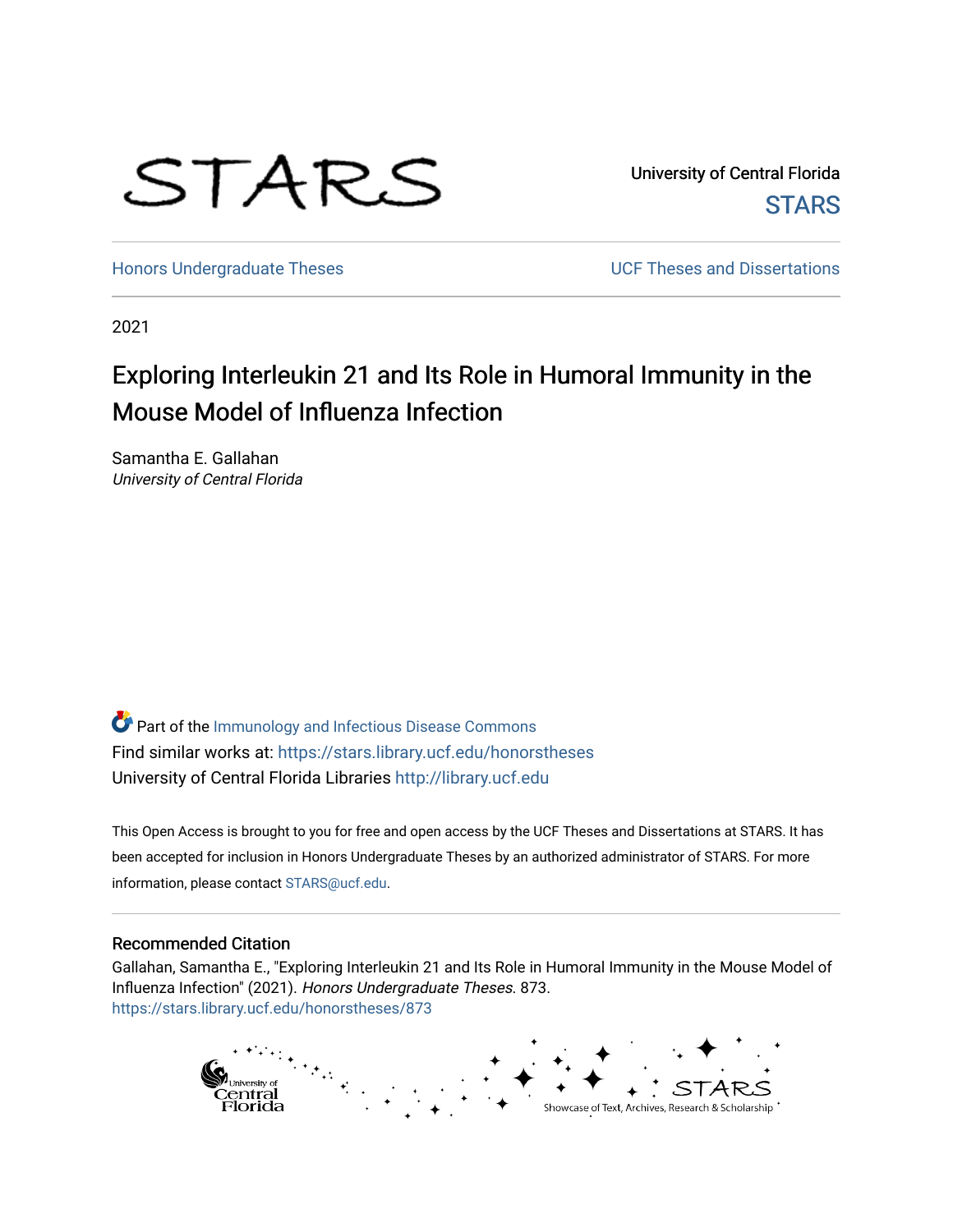### EXPLORING INTERLEUKIN 21 AND ITS ROLE IN HUMORAL IMMUNITY IN THE MOUSE MODEL OF INFLUENZA INFECTION

by SAMANTHA GALLAHAN

A thesis submitted in partial fulfillment of the requirements for the Honors in the Major program in Biomedical Sciences in the College of Medicine and in the Burnett Honors College at the University of Central Florida. Orlando, FL Spring Term 2021

Thesis Chair: Dr. Kai McKinstry, Ph.D.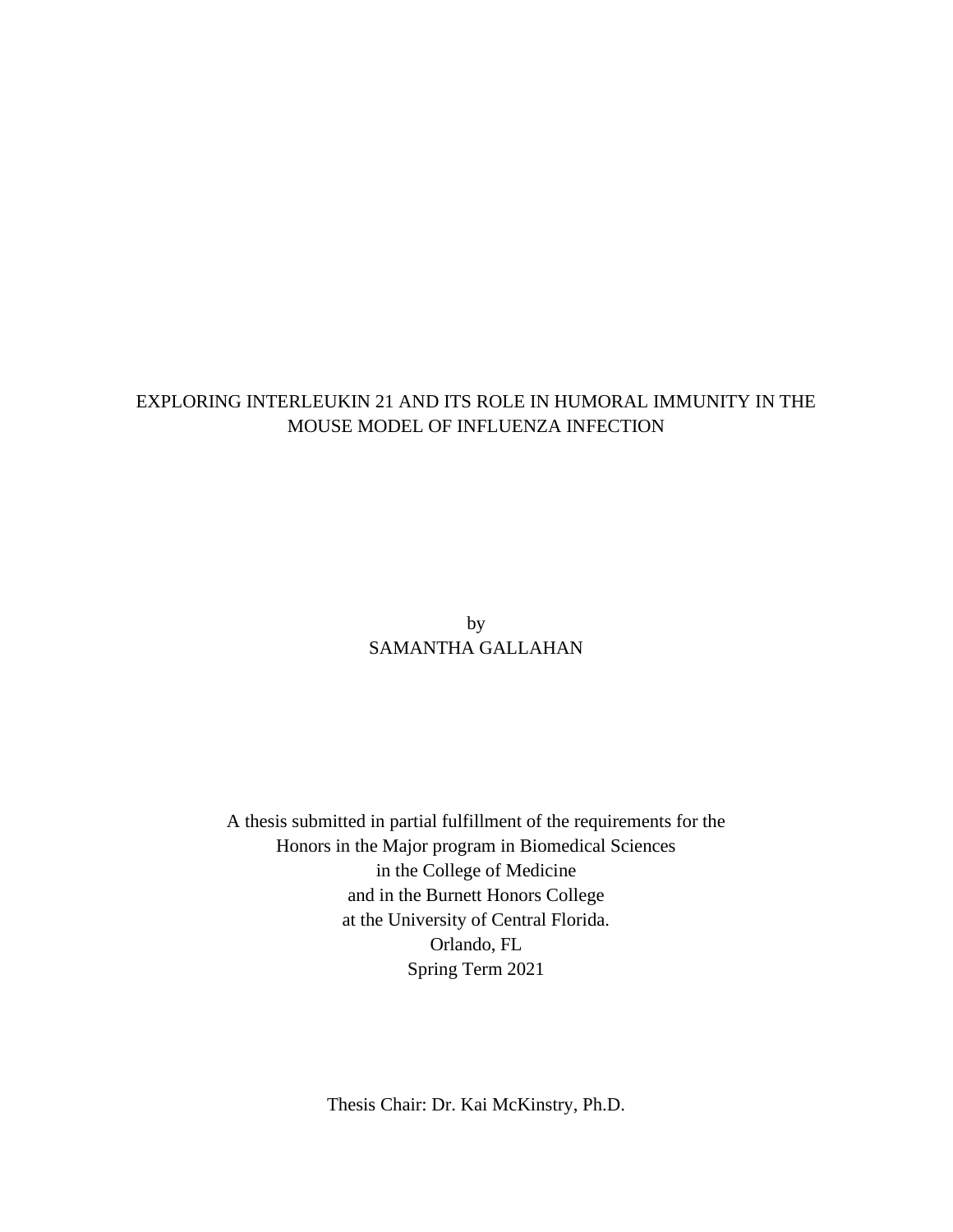### **ABSTRACT**

In summary, this study will be focused on Il-21 and its implications in the antibody response in influenza. The isotype classes primarily involved in this process will also be examined. This will be accomplished by looking at the serum of mice and analyzing the present influenza specific antibodies using ELISA. Another goal was to optimize the ELISA in order to make it sensitive enough to catch small differences in the results. This topic is important due to its implications for improving influenza vaccinations and preventions as current vaccines are not 100% effective. Influenza contributes to significant disease and death around the world every year and each piece of this puzzle is significant in order for the scientific community to be able to eventually make strides to improve the burden of this disease.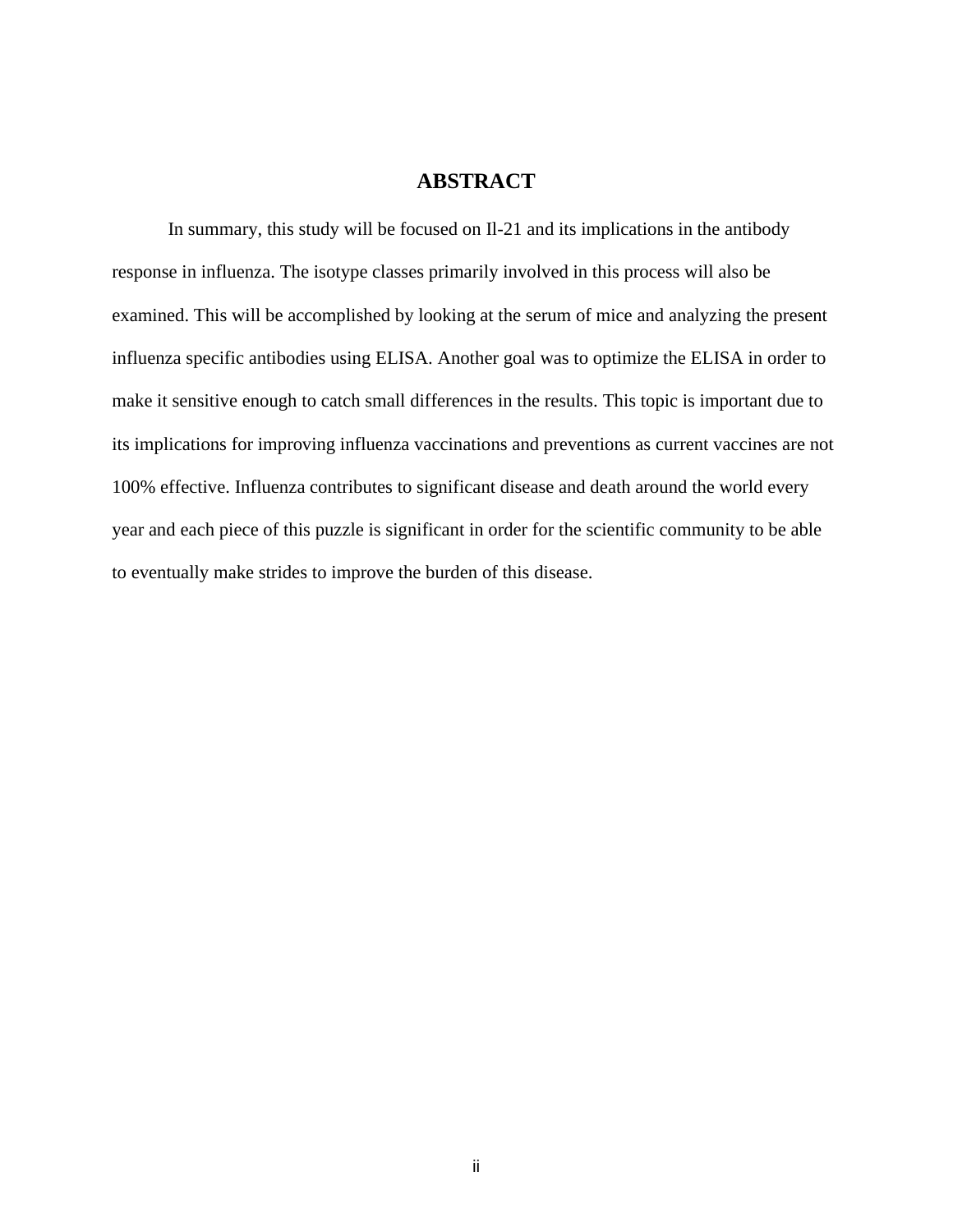## **ACKNOWLEDGEMENTS**

The candidate thanks Dr. Kai McKinstry for his patient guidance and support as well as the opportunity to learn and conduct research. The candidate also thanks Kunal Dhume and Caroline Finn for their assistance with procedures. The candidate additionally thanks the members of the committee. The candidate would lastly like to thank the College of Medicine for the award of the HIM Scholarship.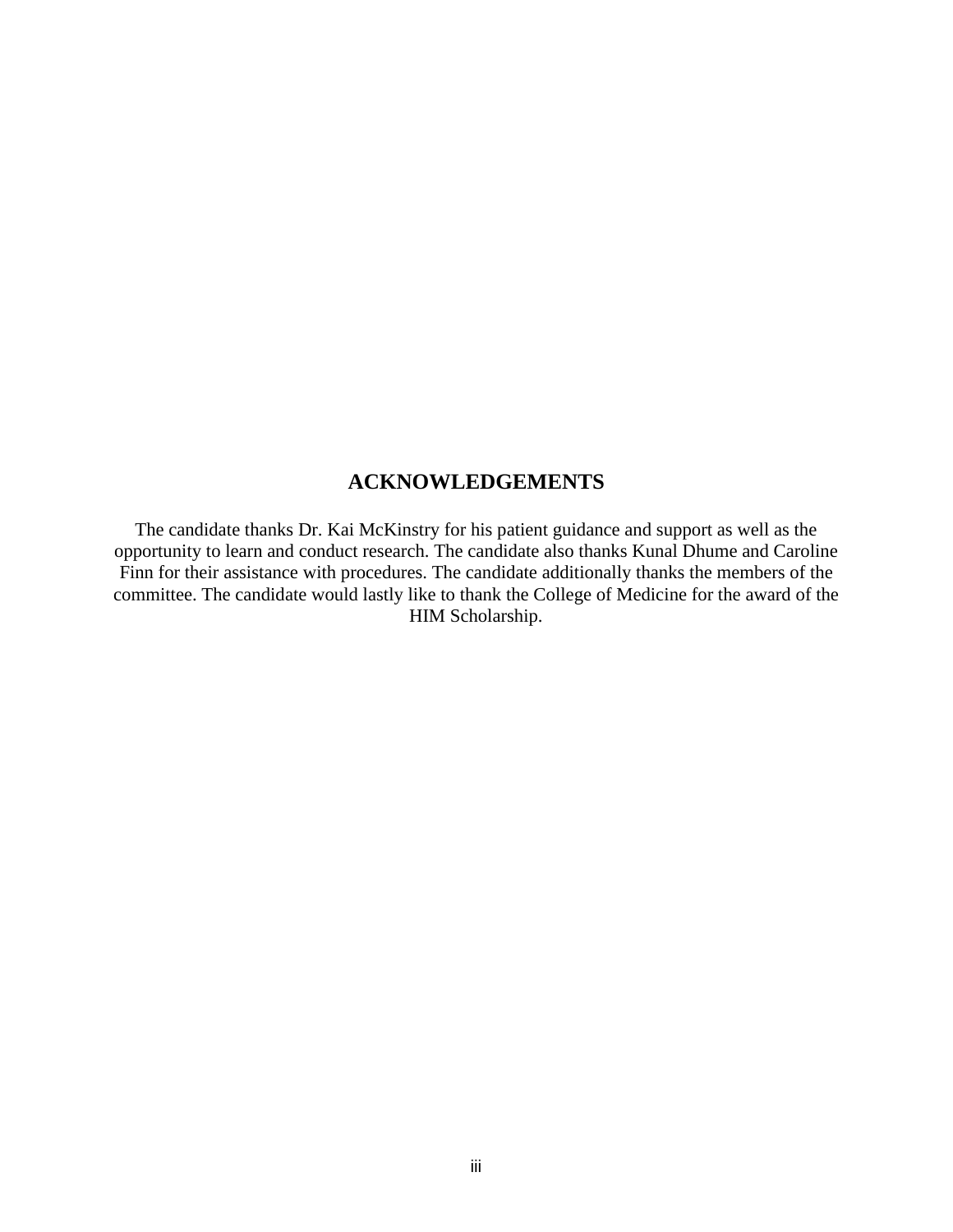# **TABLE OF CONTENTS**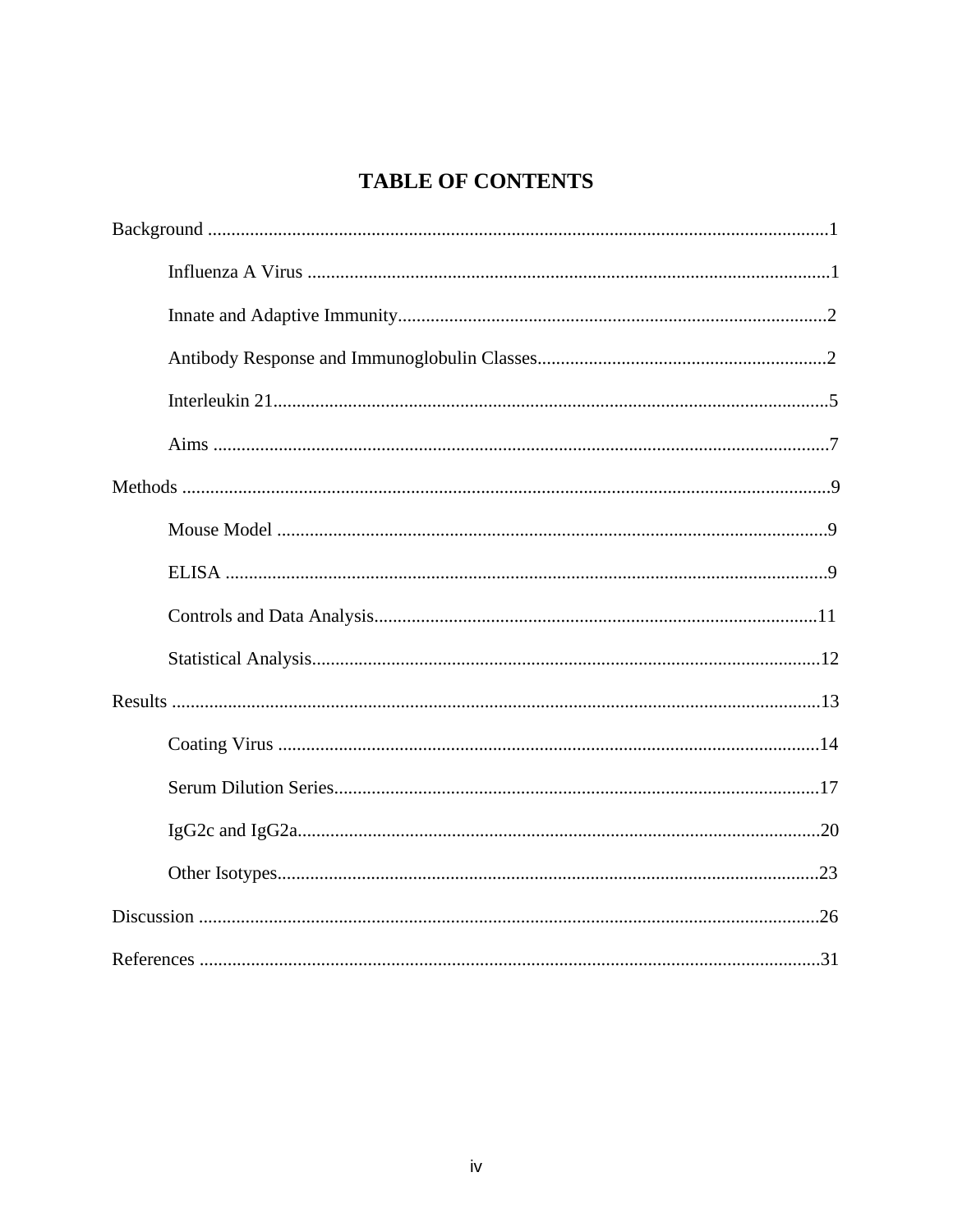# **LIST OF FIGURES**

| Figure 1: Mechanisms of neutralizing and non-neutralizing Abs specific for influenza3            |
|--------------------------------------------------------------------------------------------------|
|                                                                                                  |
| Figure 3: Absorbance and titer graphs for total IgG with varying virus and serum dilutions15     |
| Figure 4: Absorbance and titer graphs for total IgG using additional virus and serum dilutions17 |
| Figure 5: Absorbance and titer graphs for IgG1 with varying serum dilutions in WT and IL21r-/-   |
|                                                                                                  |
| Figure 6: Absorbance and titer graphs for IgG2a with varying serum dilutions in WT and IL21r-    |
|                                                                                                  |
| Figure 7: Absorbance and titer graphs for total IgG in WT and Double Knockout mice21             |
| Figure 8: Absorbance and titer graphs for IgG1 in WT and Double Knockout mice21                  |
| Figure 9: Absorbance and titer graphs for IgG2c in WT and Double Knockout mice22                 |
| Figure 10: Absorbance and titer graphs for IgG2c in WT, Double Knockout, and T-bet Knockout      |
|                                                                                                  |
| Figure 11: Absorbance and titer graphs for IgG3 in WT, Double Knockout, and T-bet Knockout       |
|                                                                                                  |
| Figure 12: Absorbance and titer graphs for IgE in WT, Double Knockout, and T-bet Knockout        |
|                                                                                                  |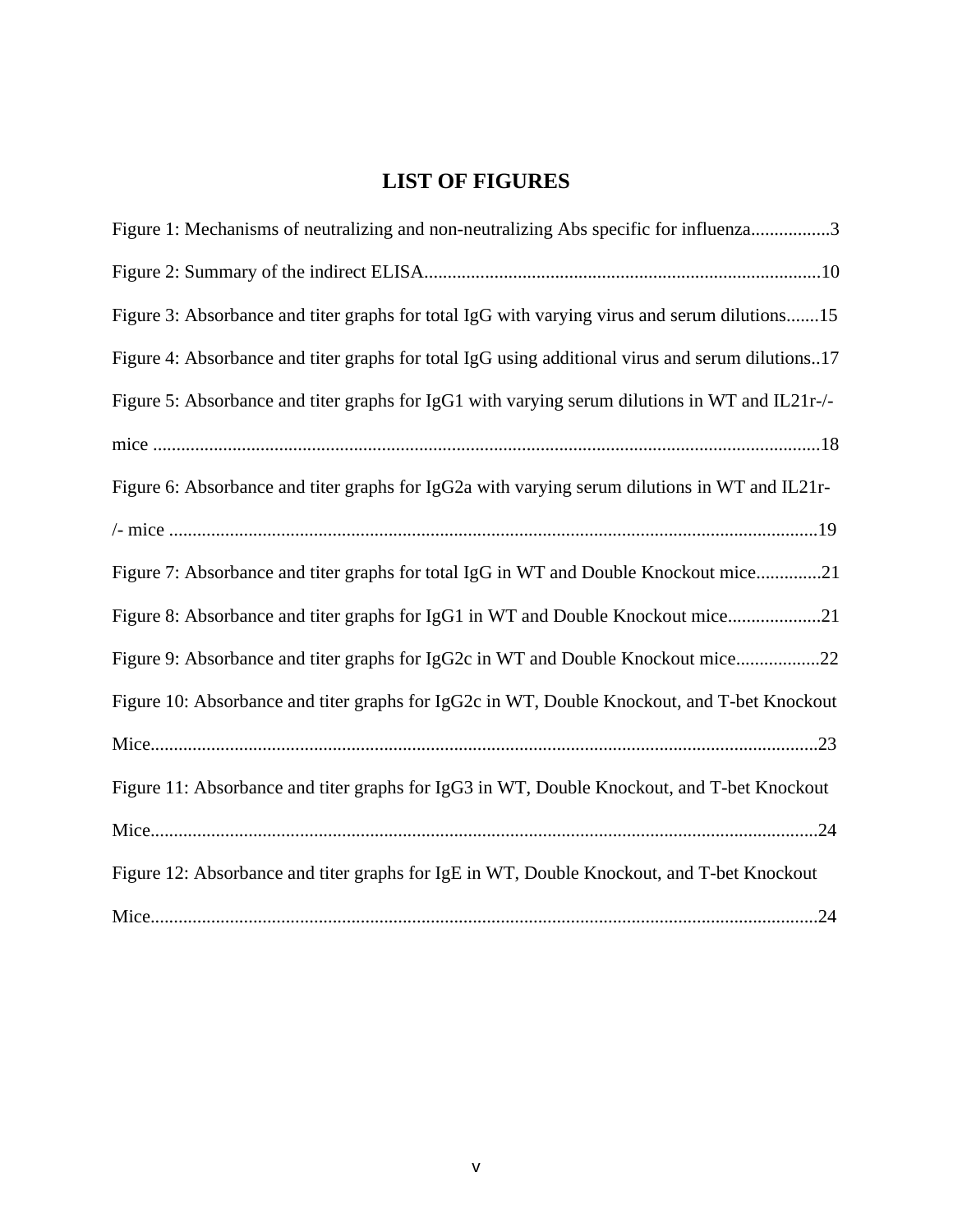### **BACKGROUND**

#### Influenza A Virus

The influenza A virus (IAV) causes serious illness and deaths in humans every year. Especially due to its unpredictability it continues to be a severe global health threat around the world [6]. IAV contributes to great morbidity, mortality and healthcare costs each year. In the United States, the annual economic cost of influenza is estimated to be around \$8 billion [13]. The annual influenza seasonal outbreaks cause between 3 and 5 million instances of severe illness and about 500,000 deaths per year [9]. The virus continuously mutates, making targeted treatment and prevention difficult. The viral surface antigens on the influenza virus, hemagglutinin and neuraminidase, frequently mutate, leading to the different forms of IAV such as H1N1 and H3N2 [7]. For instance, a devastating 2009 H1N1 pandemic hit at the same time the scientific community was preparing for a possible H5N1 pandemic [6]. This shows how the constant mutations of IAV can lead to completely unexpected breakouts and prove to cause great challenges for global health. These variations in the viral surface glycoproteins are what cause the antibodies produced against one strain to be ineffective against other strains. There are two major drives of mutation in IAV. These are antigen shift and antigenic drift. Antigenic drift is the process of changes to viral epitopes through point mutations [22]. Antigenic shift is a result of a complete exchange of HA genes. This only occurs among influenza A viruses. [22]. These challenges prove more reason for research into the mechanisms of the influenza infection, the antibody response, as well as possible vaccine strategies.

The constant mutations of IAV provide the foundation for the main challenge concerning IAV vaccines. Scientists must continuously try to prepare for pandemics as well as try to predict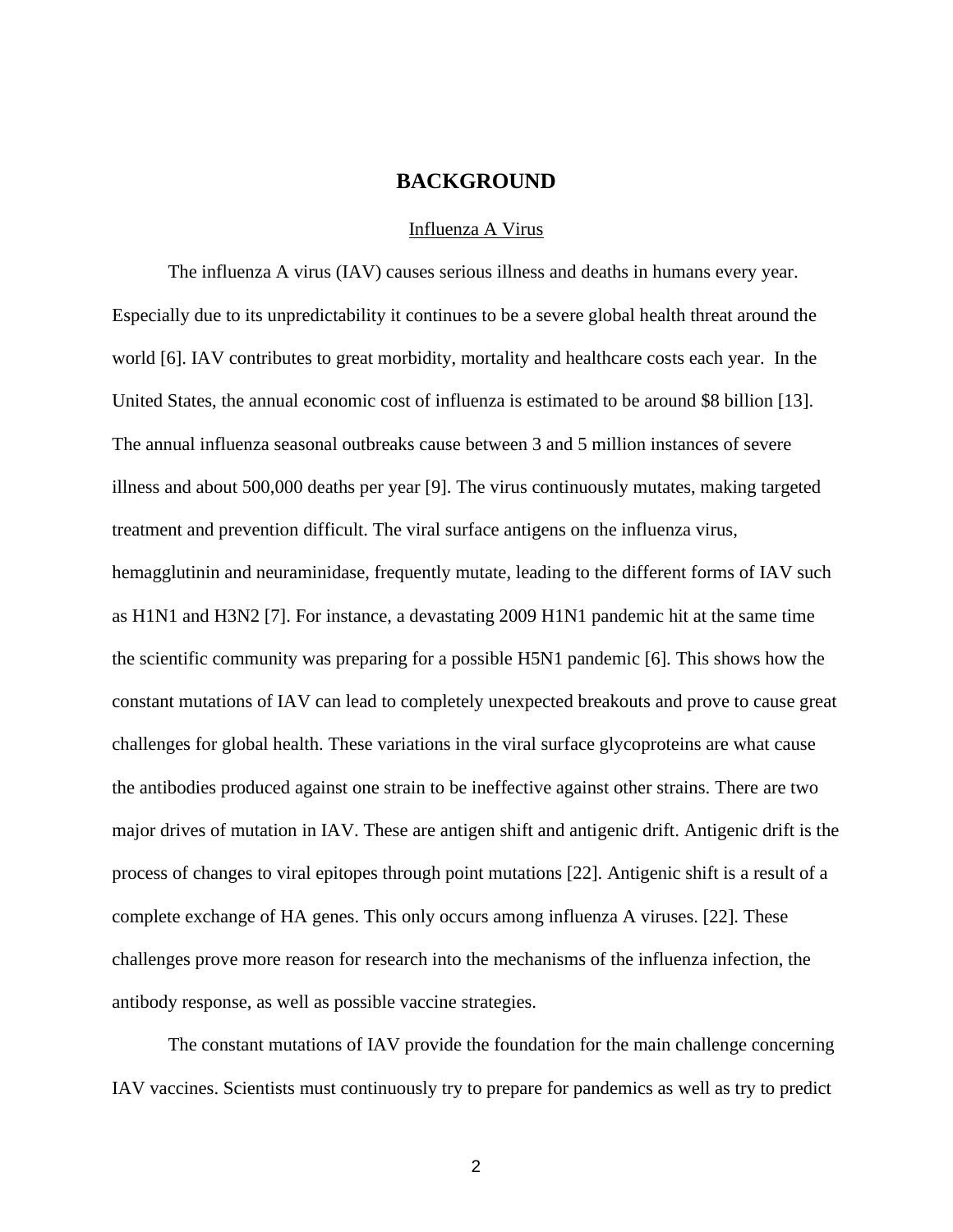antigenic drift and make recommendations on strains to focus on for the upcoming vaccines for the season. The Global Influenza Surveillance and Response System is a group of over 120 laboratories that work to survey influenza trends globally and collectively help to form the recommendations for each season [6]. Additionally, these recommendations have to be made far in advance so there is substantial time for antigenic drift to contribute to changes in the dominant strain, leading to ineffective vaccines [6]. For the 2017-2018 flu season, the Center of Disease Control (CDC) estimated the flu vaccine efficacy to be approximately 36% [8]. This low percentage of protection lead to great hospitalizations, secondary infections as well as deaths [8].

#### Innate and Adaptive Immunity

Immune responses in the body are divided into 2 categories: the innate immune system and the adaptive immune system. The innate immune system is viewed as the first line of defense against pathogens and consists of physical barriers such as the skin, as well as cytokines, interferons and other nonspecific immune system components [11]. The adaptive immune system, on the other hand, focuses on antigen specific defenses. B cells and T cells work together to neutralize pathogens. These two components both contribute towards fighting the IAV infection.

#### Antibody Response and Immunoglobulin Classes

Neutralizing antibodies against hemagglutinin and neuraminidase are crucial in providing protection against influenza infection [10]. This is homotypic protection, since these antibodies will be effective against the same strain of IAV, but not different strains. These neutralizing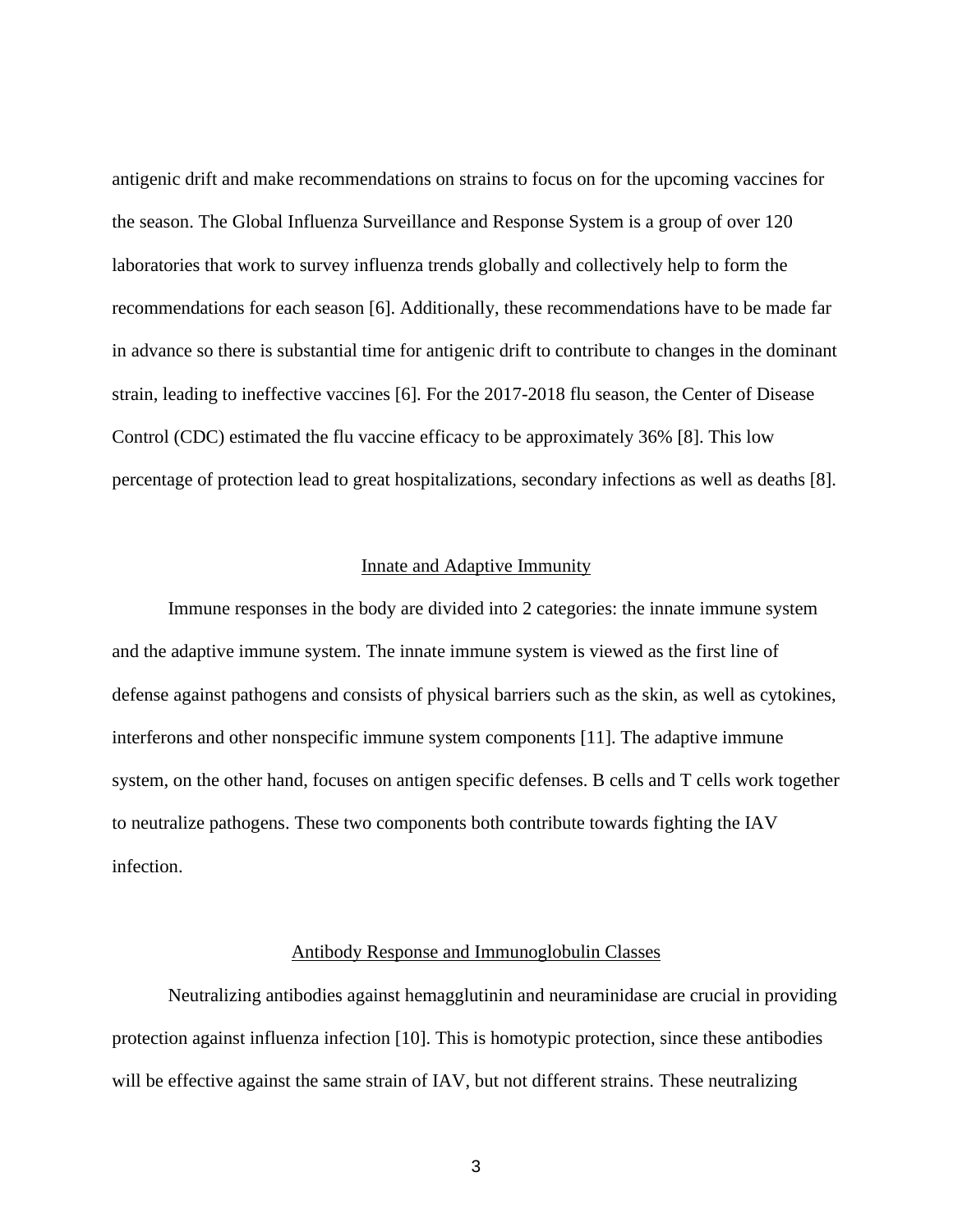antibodies are part of the humoral immune response to IAV [11]. Antibodies can also act to induce cytotoxicity or the complement cascade to eliminate pathogens in another way [11].



**Figure 1.** Summary of the protection of neutralizing and non-neutralizing Abs specific for influenza. (A) Abs that neutralize the infection (B) Abs that control the infection by indirect mechanisms as ADCC, CDCC or ADCP (C) Abs that prevent virus budding. [From Padilla-Quirarte, Frontiers of Immunology] [25].

Antibodies can act in two ways, one of them being the homotypic protection offered by neutralizing antibodies. The other is their involvement in heterosubtypic immunity. Heterosubtypic immunity is immunity generated by a particular IAV subtype that can offer protection against a challenge with another IAV subtype. There has been some evidence to show that antibodies can play a role in IAV heterosubtypic immunity in addition to homotypic immunity [18]. Non-neutralizing antibodies bind to viral proteins but do not neutralize virus directly. They can be cross-reactive and therefore produce more general protection, opposed to homotypic protection [23].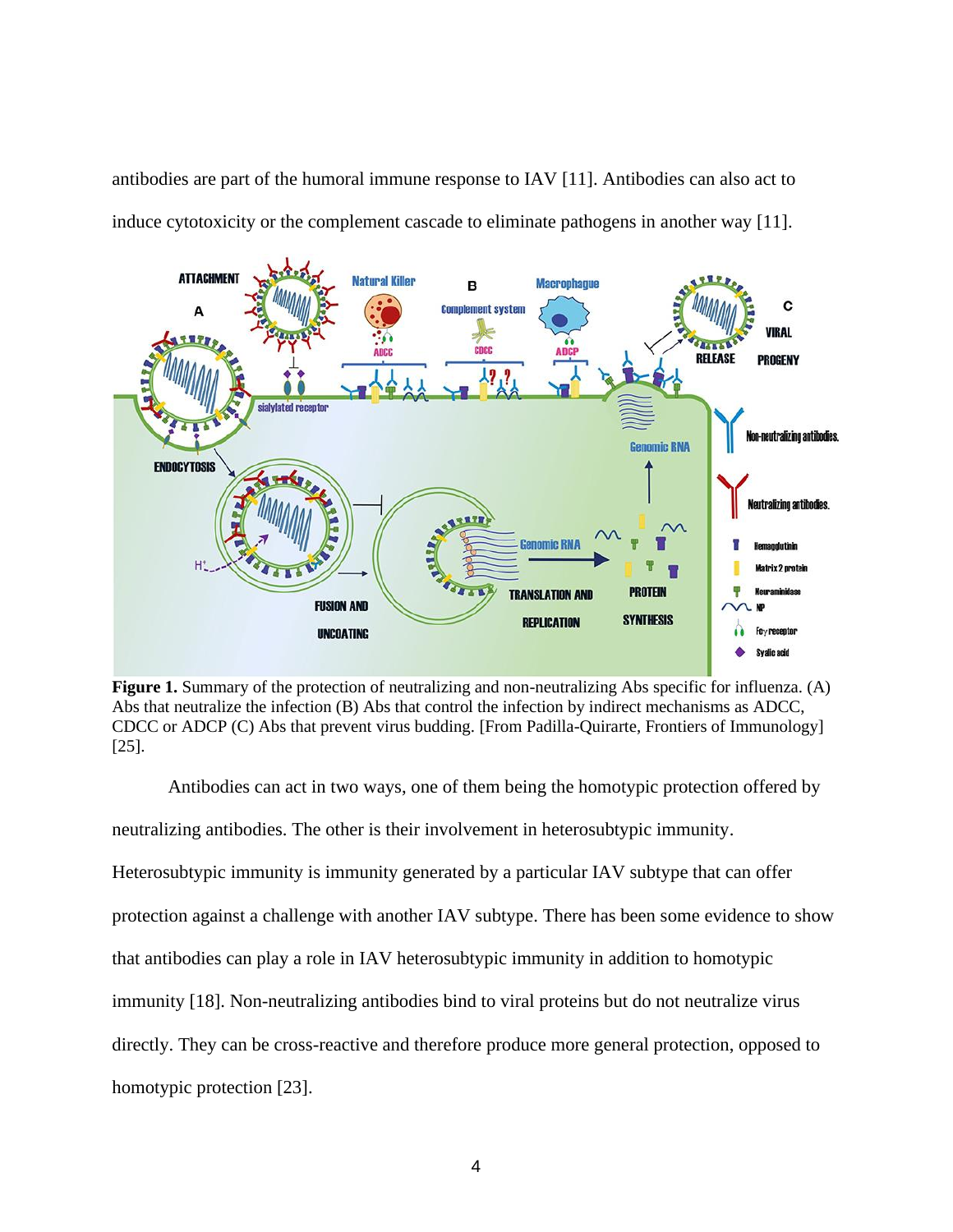There has also been evidence showing that alone, non-neutralizing antibodies are relatively ineffective at providing heterosubtypic immunity [19]. Additionally, influenza virusspecific CD8+ T cells alone are ineffective at providing this immunity [19]. However, when they are combined, they cooperatively provide significant immunity to a heterosubtypic challenge [19]. This suggests that antibodies do have a role in heterosubtypic immunity.

Immunoglobulins (Ig) are heterodimeric proteins. They are comprised of two light and two heavy chains, with a constant domain as well as a variable chain [12]. The variable domains are subject to somatic hypermutation to allow for affinity maturation after antigen exposure [12]. There are five different major groups of heavy chain C domains [12]. These are what determine the isotype class. The main immunoglobulin isotypes are IgM, IgG, IgA, IgD, and IgE. Additionally, IgG can be further categorized into four subclasses: IgG1, IgG2, IgG3, and IgG4 [12]. These different immunoglobulins have a variety of functions within the immune system. In humans, IgG is divided into 4 subclasses: IgG1, IgG2, IgG3, and IgG4. In mice, there are 5 subclasses: IgG1, IgG2a, IgG2b, and IgG2c [24].

IgM antibodies are made initially by B cells so they are present in higher levels during the start of infection [12]. Initially, B cells will produce IgM but later in the infection the plasma cell can class switch so it begins producing immunoglobulins of a separate isotype class. This is important because each of the isotype classes govern different functions in the immune response. IgM antibodies have relatively low-affinity but high avidity, meaning they are more polyreactive than other isotypes, but can respond to a variety of antigens. It functions by opsonization and triggering the complement cascade.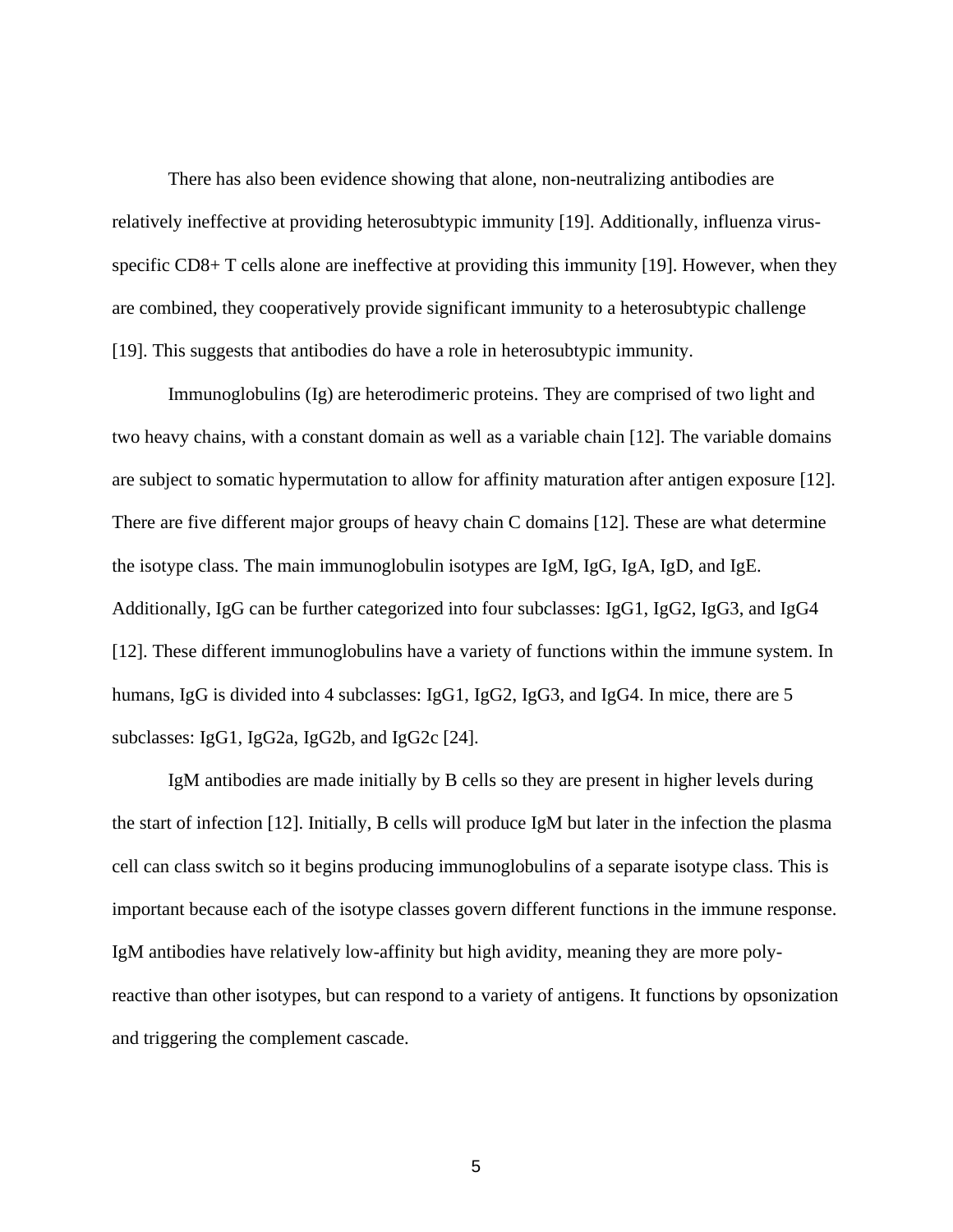IgA antibodies are associated with mucosal areas and secretions such as saliva and breast milk, and are found in particularly high concentrations in these areas. These antibodies are crucial for protecting vulnerable mucosal surfaces in the body from pathogens [12].

IgE is present in very low concentrations in the serum [12]. This immunoglobulin class is mainly associated with allergic and parasitic immune responses.

Lastly is IgG, the most prevalent immunoglobulin isotype found in the serum. The further divisions of this class into IgG1-4 were named in descending order of their prevalence in blood of a healthy individual [12]. This group of antibodies has a variety of functions, one of which is activating complement. IgG1-3 subclasses all can fix complement by binding to C1q, the first component of the complement cascade [12]. Certain subclasses of IgG may be particularly associated with a particular pathogen or disease process [12]. For influenza in particular, it has been shown that expression of IgG2a antibodies has been associated with a Th 1 response and the presence of IgG2a in particular was correlated with increased clearance of virus and protection against lethal influenza challenge [16]. IgG antibodies also directly neutralize some pathogens and subclass can play a part in the efficacy of this neutralization in different disease processes in this instance as well [12]. Knowing which isotype classes are involved in different infections and processes is key to understanding how to best prevent and treat them.

#### Interleukin 21

Interleukin-21 is a cytokine that has regulatory effects on different immune cells [5]. There has been evidence to show that the induction of antibody production through IL-6 is mediated by IL-21 [5]. It was shown that IL-21 production by CD4+ T cells is necessary for IL-6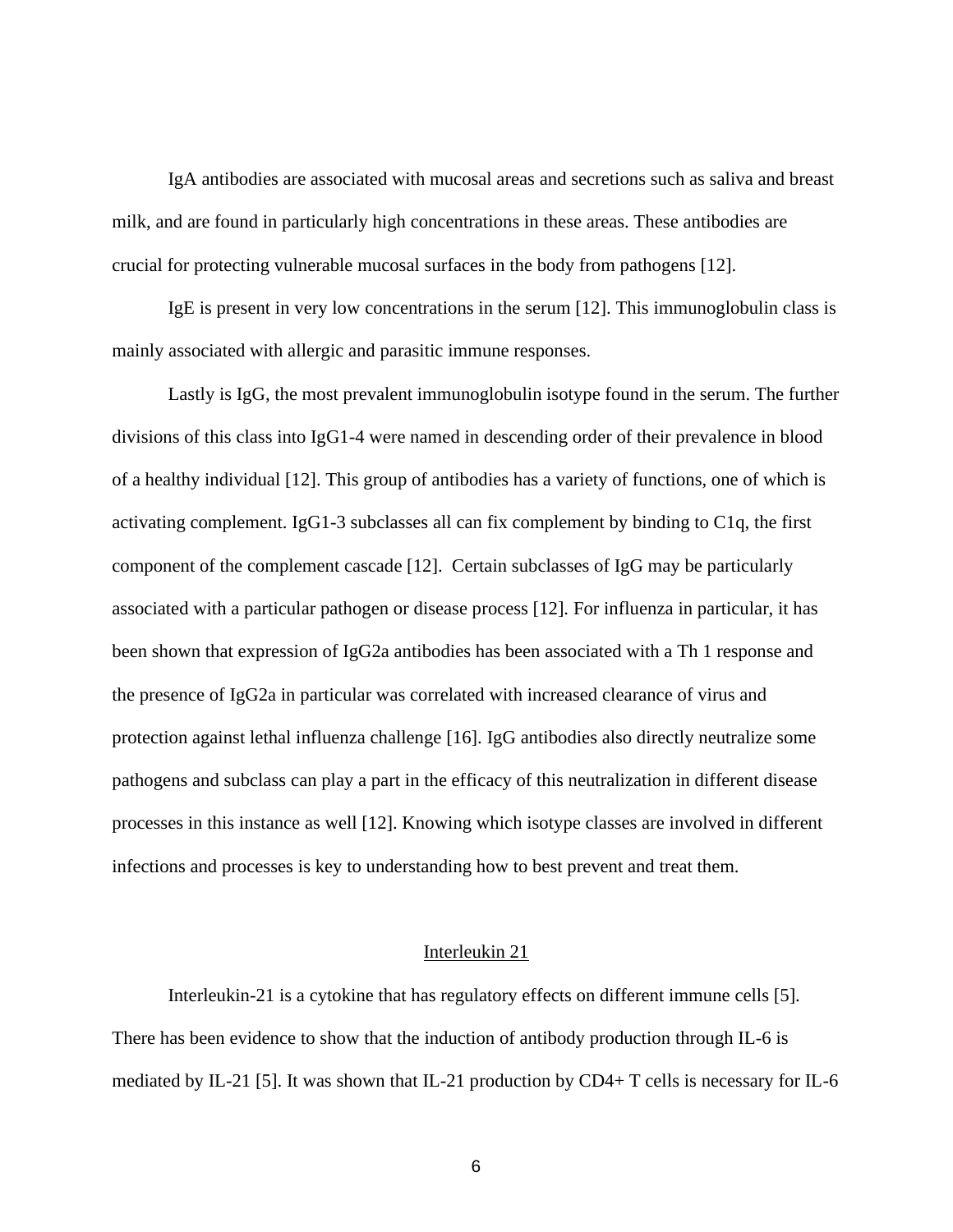to promote B cell antibody production [5]. This suggests the importance of both IL-21 and IL-6 in the humoral response in the influenza infection. IL-21 mainly activates STAT3, which in turn down-regulates B cell lymphoma 6 and up-regulates B lymphocyte–induced maturation protein 1 [15]. This is what then encourages plasma cell differentiation which then promotes antibody production [15]. It has also been shown that optimal follicular helper T cell (Tfh) formation requires IL-21 and IL-6 [2]. The cells are a subset of  $CD4+T$  cells that help B cells produce antibodies by playing a key role in the formation of germinal centers [2]. There are two ways to create antibodies, one being T cell dependent and the other being T cell independent. The first way is when B cells are triggered by Tfh cells. This is what needs to happen to create long lived antibody responses [20]. The other process is B cells being triggered by T cell independent antigens and it is not always T cell dependent. This form produces an antibody response that is not nearly as strong as that of the T cell dependent process of antibody production [21].

Previous research in our lab has been shown that  $IL2IR^{-1}$  mice do not fare well during heterosubtypic infection as compared to wild type mice. There are several possibilities for a heterosubtypic response failing. One of these would be the T cell response failing, and the other would be the antibody response failing. The IL21 receptor binds to the IL21 and this activates STAT1 and STAT3. The STAT3 pathway is crucial to generate an antigen specific antibody response as well as a long lived antibody response [26]. Analyzing IL21's role in antibody protection could provide insight into if IL21 role in heterosubtypic immunity. It could also indicate whether or not vaccines should try to induce IL21 signals in order to increase immunity. This is significant because heterosubtypic immunity is key to helping prevent the damage caused by pandemics.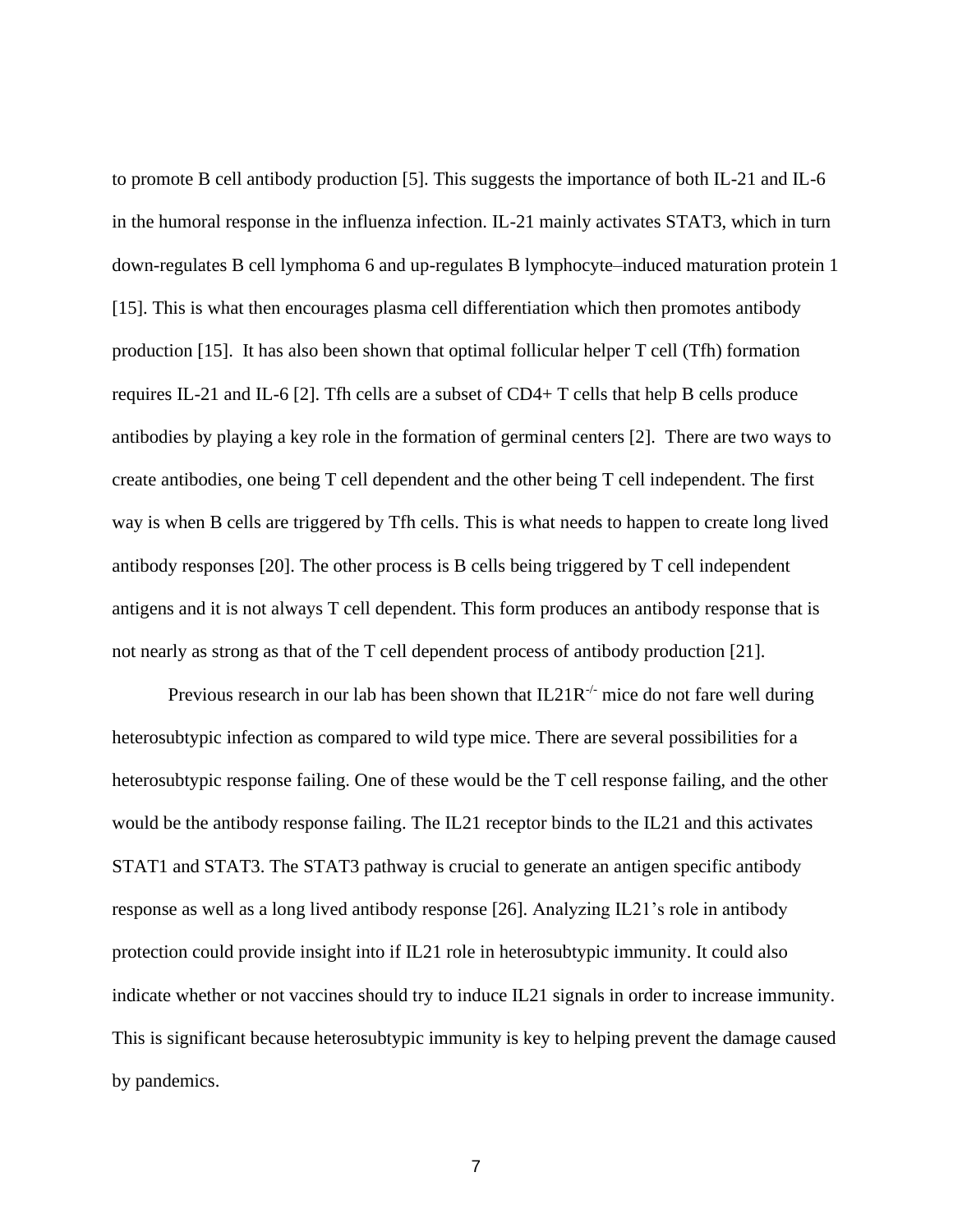The vehicle of IL21 for this project was chosen because there has been some discrepancy shown in regards to IL21's role in the flu antibody response. Previous research has shown decreased antibody production in flu of both the IgG1 and IgG2c classes in IL21 knockout mice [5]. On the other hand, there has been some results showing that IL6 knockouts do not show decreased IgG production in flu [30]. Because of how IL21 is supposed to directly mediate the IL6 associated antibody production, this suggests that perhaps IL21 is not necessary for an optimal antibody response [5]. The goal for this project was to more clearly define the role of IL21, as well as optimize the ELISA test.

#### Aims of the Project

The overall goal of this research is to look at how interleukin 21 is involved in influenza and the antibody response in the infection.

The first component of the project will be optimizing the enzyme-linked immunosorbent assay (ELISA) for the experiments. This will involve testing different concentrations of coating virus, as well as different dilution series. The goal of this is to figure out the most effective experimental procedure to get the optimal readings while minimizing background signal. It is also the goal to try to make it as sensitive as possible in order to detect small differences between groups. It is also important in order to conserve resources by not using more coating virus than is needed. IL21r-/- mice were looked at as a platform for the optimization because there is some debate in the literature as to how IL21 affects the antibody response.

Additionally, different isotype classes of influenza specific antibodies will be studied in relation to their prevalence in IL-21 receptor knockout (IL-21  $R^{-/-}$ ) mice versus wild type mice.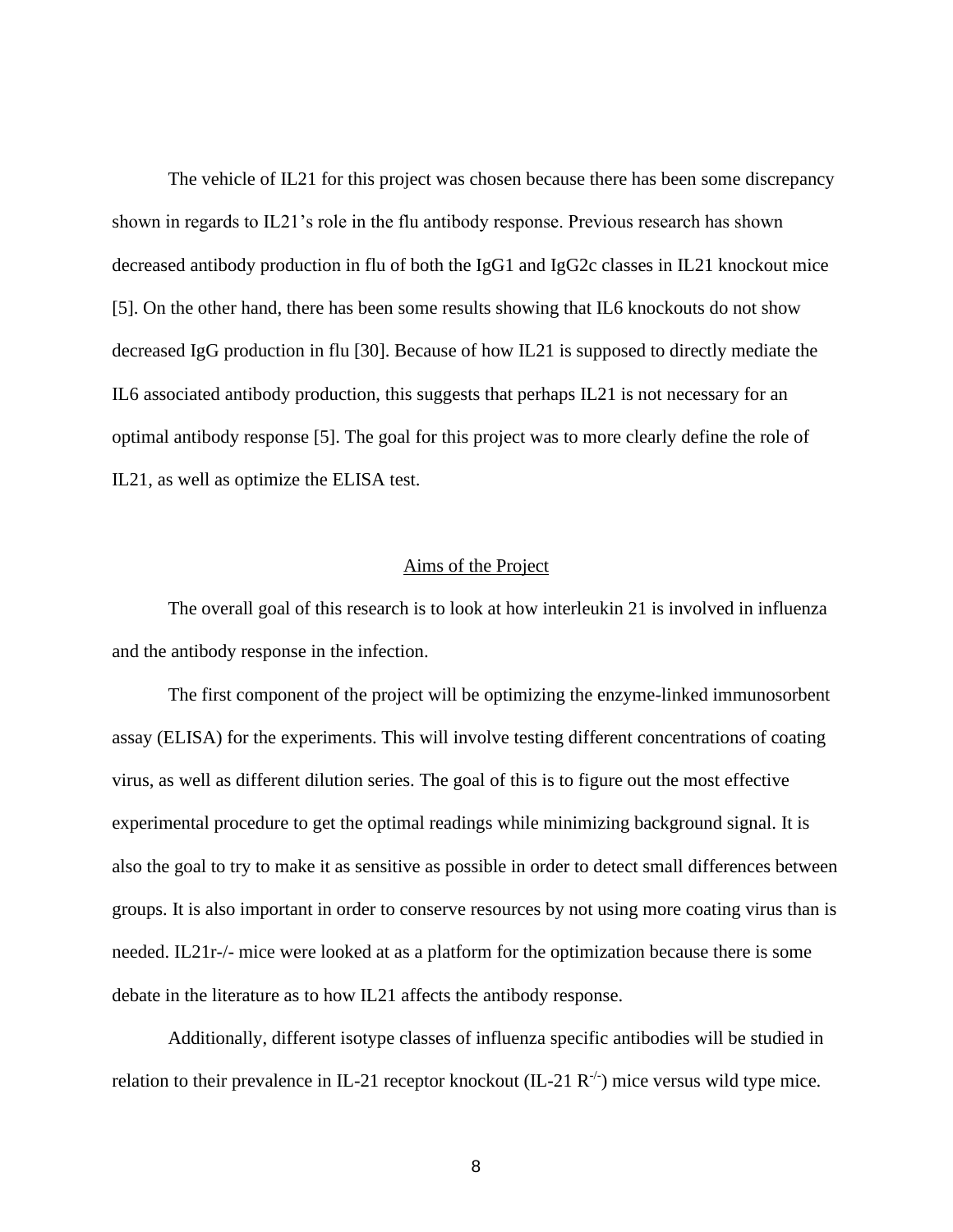The isotype classes that will potentially be studied will be Immunoglobulin G (IgG) subtypes IgG1, and IgG2a. This will allow for insight into IL-21's effect on the production of these particular antibodies.

Lastly, the IgG2c subtype will be looked at in comparison to previous data published through our lab using IgG2a. IgG2c is an alternate to IgG2a that is present in B6 mice which are used in our lab. This is in order to see how the subtypes compare and to see if IgG2c could be used in future experiments in our lab. Looking at the different isotypes is of interest because this shows how different components interact with the flu virus and knowing these pathways is important for understanding how the antibody response to flu works and furthering vaccine development.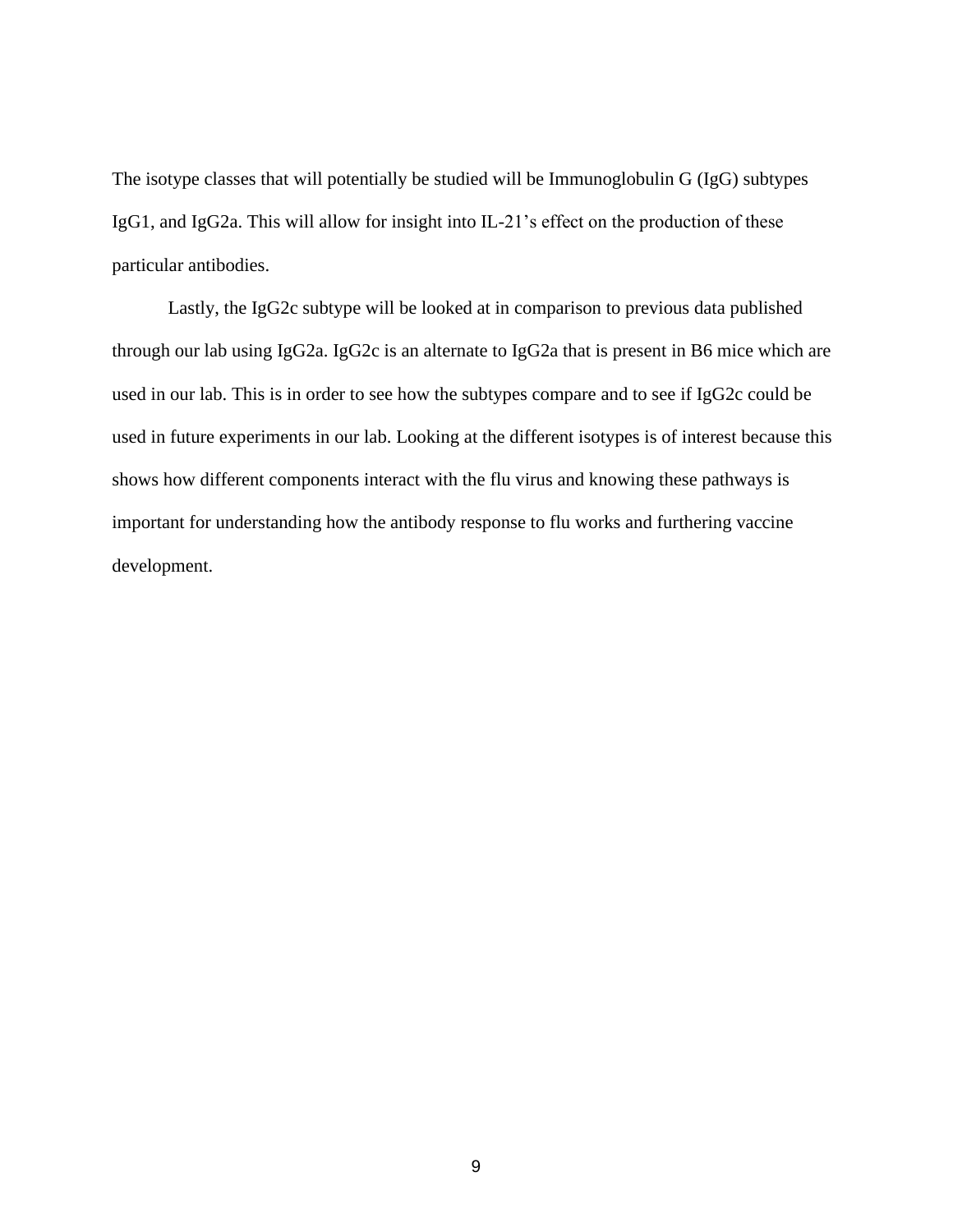### **METHODS**

#### Mouse Model

While several small animals can be infected with influenza experimentally, mice have been one of the most popular choices for research in this field [1]. The mouse model is a powerful tool to explore the influenza infection and to reflect the human disease. While there are some downsides to this model, the relatively easy access to mice, the comparatively low cost and the variety of genetic variations and knockouts make mice a common animal model for influenza research [1]. Additionally, there are a wide variety of immunological reagents available for use with the mouse model which makes it an attractive choice [1].

The mice to be used are B6N.129-IL21R<sup>-/-</sup> mice from The Jackson Laboratory. These mice are developed from backcrossing the 129 strain with the B6 strain. The control mice will be Wild Type B6 mice.

The other type of mice to be used are B6 T-bet/Eomes Double Knockouts, as well as B6 T-bet Knockouts.

Mice are infected with PR8 IAV (H1N1) and blood is harvested either through cardiac puncture in the case of a terminal bleed, or a submandibular bleed. This harvest is done on Day 28 of the primary infection because this is when we know that the antibody present is long lived and T cell related. The blood is then let to sit so it clots then centrifuged for 15 minutes at 1000- 2000g, then the serum is pipetted out and frozen at -20  $^{\circ}$ C until use in ELISA assays.

#### ELISA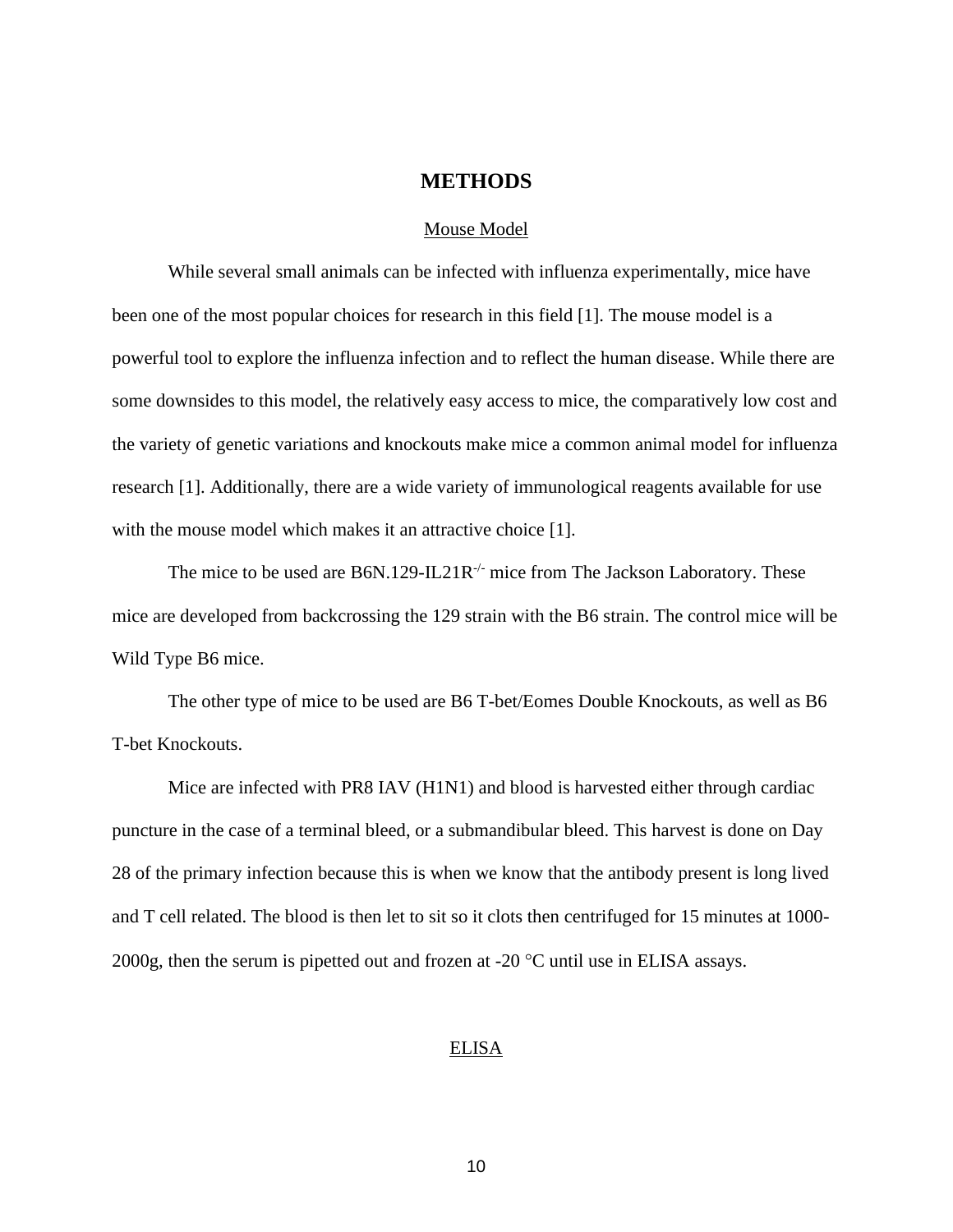The main lab technique that will be used in this investigation is the Enzyme Linked Immunosorbent Assay (ELISA). This technique was chosen due to its versatility, sensitivity and ability to quantify the amount of target antibody in a sample. There are many different kinds of ELISAs including the indirect ELISA, direct competitive ELISA, and the antibody sandwich ELISA [3]. For this study, an indirect ELISA will be used.



### Indirect ELISA

**Figure 2:** There are 4 main steps to the indirect ELISA. The first is the coating antigen. The next step is the primary antibody being added. The third is the secondary antibody being added. The secondary antibody is conjugated with an enzyme. The last step is the substrate that reacts with the enzyme being added and the color developing [From ELISA Guide - Creative Diagnostics] [29].

The flu virus will be used to coat the plate so that only the antibodies specific to influenza bind. This virus comes from single use aliquots of the virus that are used when infecting the mice. All the aliquots were freeze thawed together so they should be very similar. This will then allowed to incubate for one week. Then the sample solution containing the target antibody will be allowed to incubate in the plate for one week. Next, a secondary antibody that binds to the primary antibody will be added in a 1/2000 concentration. This secondary antibody is conjugated to an enzyme and this will then be incubated for 3 hours. In between these steps are washing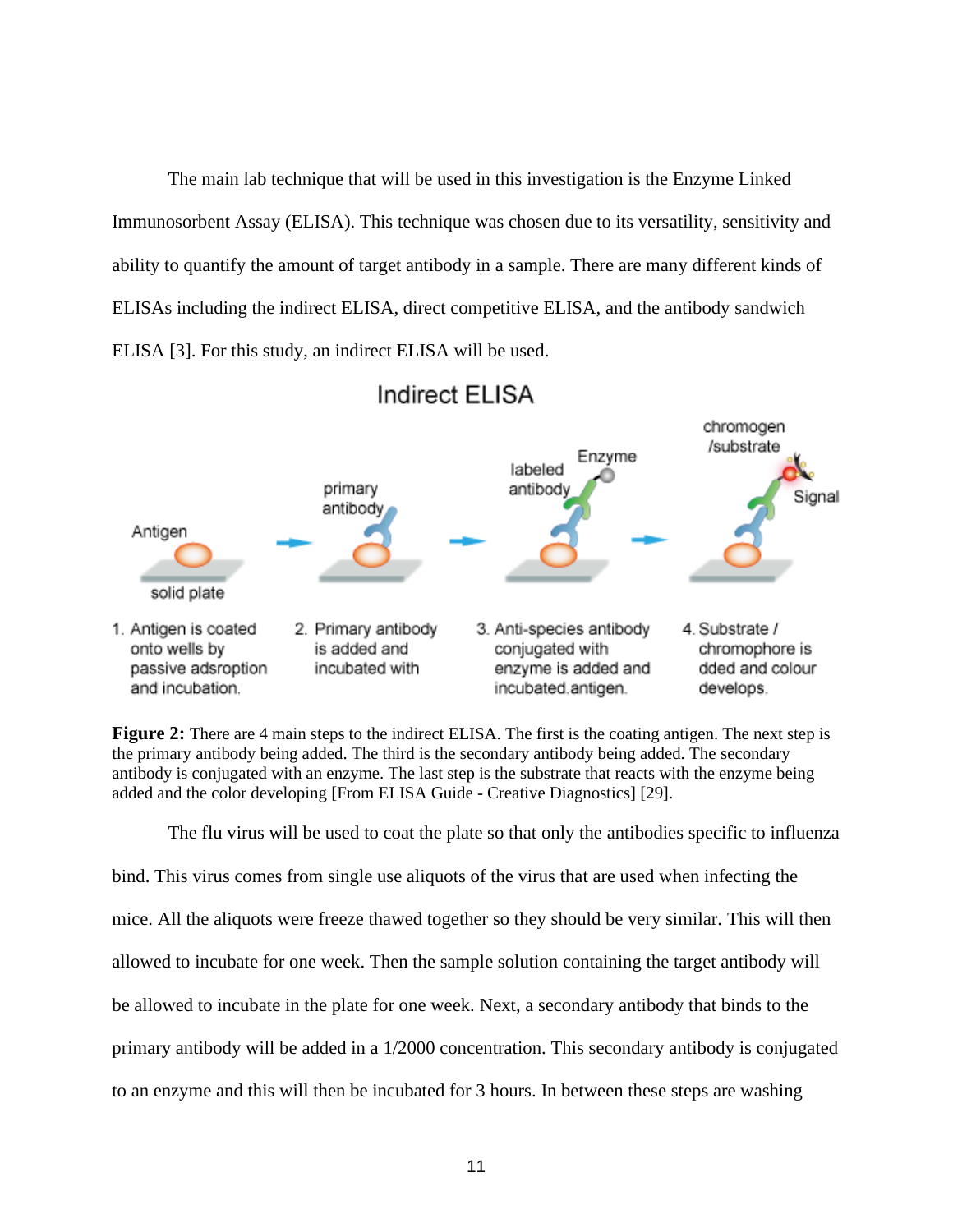steps involving 5 washes with PBS/Tween. Washing is done in order to remove any unbound material. This is crucial in order to achieve accurate results because without proper washing, there would be high background signal related to the unbound antibody. Finally, a substrate solution will be added activating the reaction that will produce a color change. OPD is the substrate in this reaction and this is found in the substrate buffer that is used. The enzyme is horseradish peroxidase (HRP) which is conjugated to the secondary antibody. These two react and the resulting product forms a color that gives a visualization to the amount of antibody present in each well.

This reaction will then be halted with an acid stop with 25% H2SO4. This is done in order to halt the HRP activity and therefore stop the reaction between the substrate and enzyme. The ELISA will be read by using a plate reader measuring OD at 492 nm. This allows for a determination and quantification of the amount of sample present in each well of the ELISA plate.

When looking at different isotypes in the ELISA, we ensured to keep the same isotypes on the same plate. This is because mixing different isotypes on one plate could lead to acid stopping at a non-ideal time for one group of samples. This would lead to increased background signal for one group looking at one isotype, while another group looking at another isotype might not be allowed to react for long enough. Looking at one isotype per plate helps to alleviate these issues.

#### Controls and Data Analysis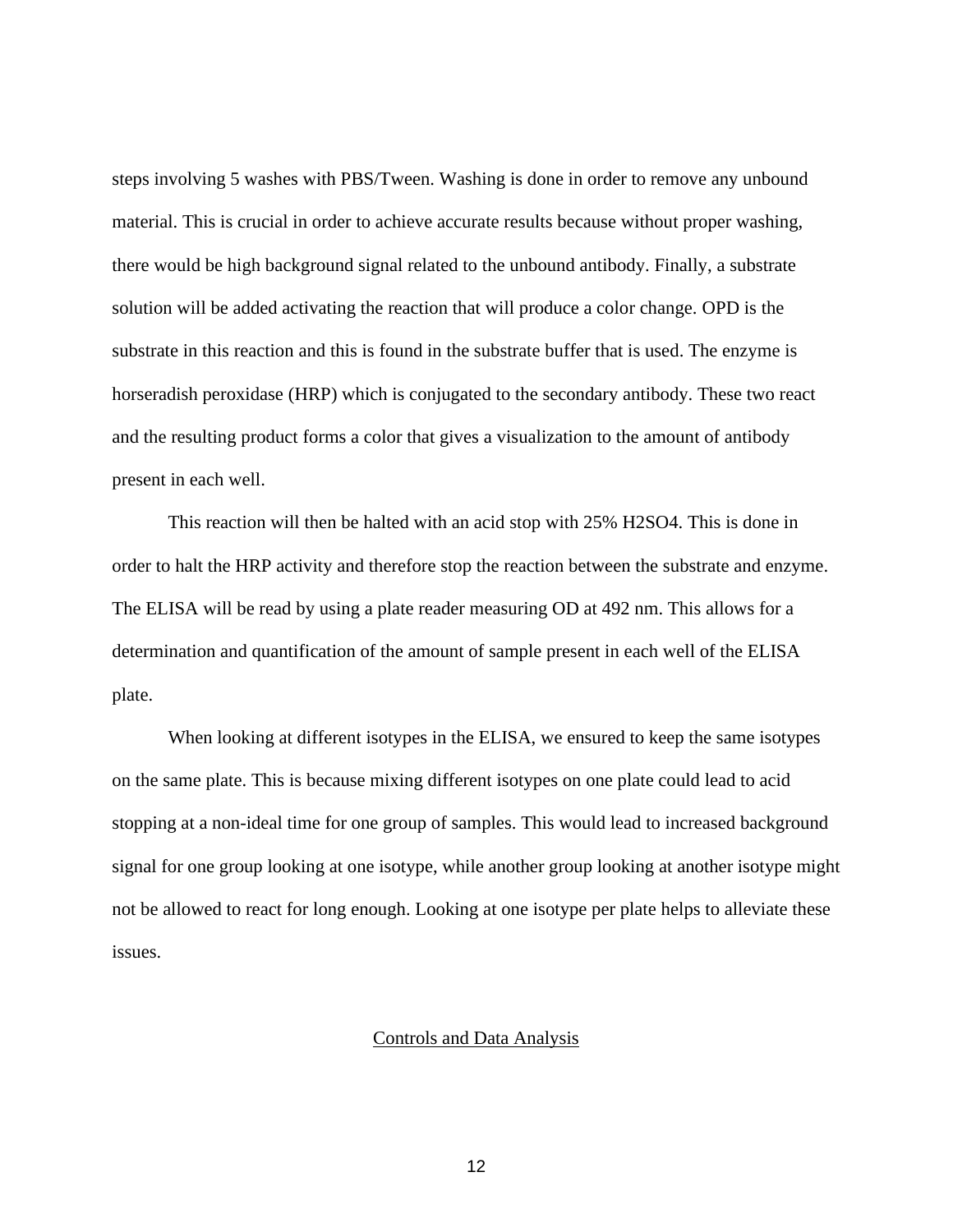End point titers were calculated using the method of the double mean blank. This is done by averaging the OD of the blank wells and then doubling that. This is a common method for determining end point titers. For controls in this experiment, there were both negative and positive controls to help ensure accuracy of the ELISA results. Conjugate blanks were included in every plate in order to show what should be a negative control because the secondary antibody was not included so there should be no enzyme substrate reaction, and therefore a baseline level of OD. A positive control was also included and this was the serum of a wildtype mice who are known to have the antibodies being tested present, and therefore should yield a positive result.

#### Statistical analysis

Statistical analysis was done using GraphPad Prism. Standard error bars were used on the graphs. Additionally, a two-tailed t-test was used to determine if the difference in end point titers was significant. In the case that there were more than two end point titers in one graph, an ANOVA test was done to determine statistical significance. Ns marking on the graph indicated a not statistically significant finding. \* indicated a p value of  $<$  0.05, \*\* indicated a p value of  $<$  0.01, \*\*\* indicated a p value of  $< 0.001$  and \*\*\*\* indicated a p value of  $< 0.0001$ .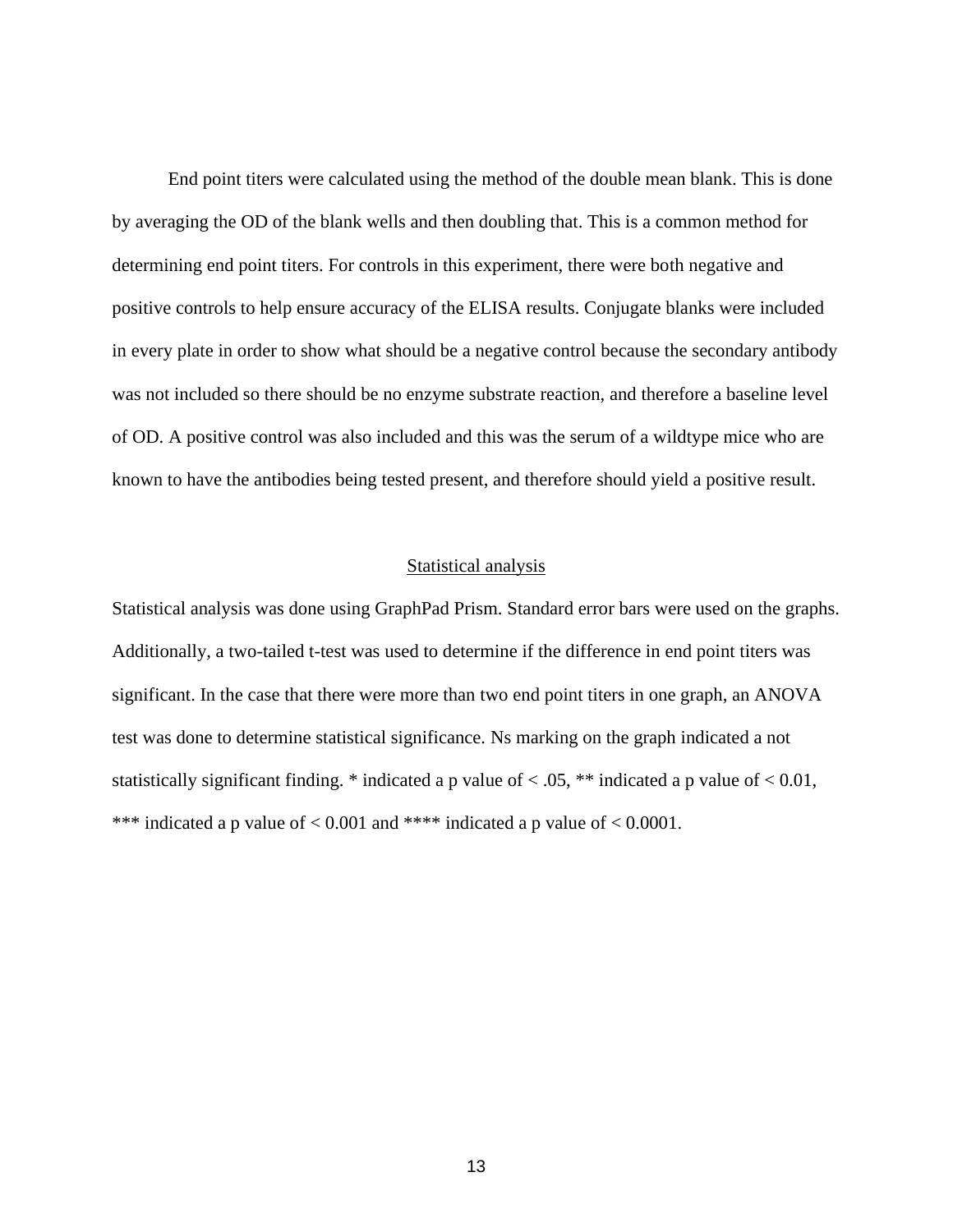### **RESULTS**

As a part of preparing for this project, some experimental optimization will be done since the ELISA has several components that can be changed for each experiment and can be the difference between acquiring data and being able to draw conclusions from the experiment, and a failed experiment and unhelpful data. The amount of coating virus will be experimented with as well as different dilution series in order to try and identify end-point titers with more accuracy.

The first component of this project was to optimize the ELISA to try to increase effectiveness of the assay and to minimize potential errors. This was necessary because while the ELISA can be a very beneficial test, it can also be prone to several errors. Because the ELISA uses a dilution series to determine the end point titer, it is important to use an ideal dilution series as well as an appropriate amount of coating virus on the plate. For instance, if you used only two dilutions, one of ½ and another of 1/1000000, this would result in many different samples having the same end point titer. The ELISA can be tricky because it is easy to miss more subtle differences by using a dilution series that is too broad. The dilution series needs to strike the balance between being narrow enough to catch the differences in samples, but not being too narrow where you do not reach the end point titer. First of all, several different virus dilutions were tested in order to see how much antigen was needed to achieve a strong result without using excess virus.

When looking at the graphs shown below, we saw clear differences in the curves but the end point titers are more clinically relevant and simpler to analyze so this is why they were included.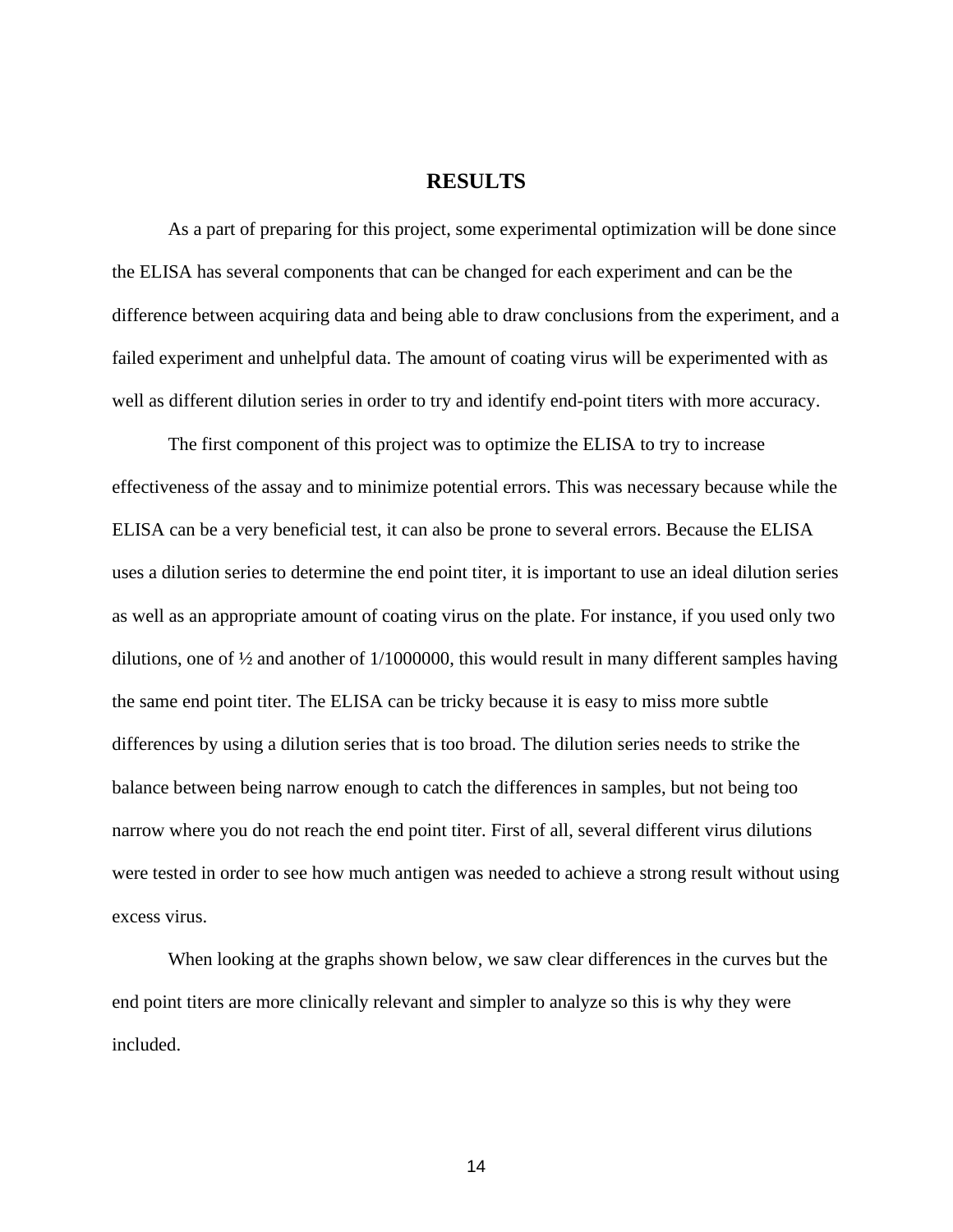#### Coating Virus

A limited amount of coating virus exists in the lab so it was important to see how much was necessary to achieve the desired result. Figure 3 shows the ELISA results including the absorbance graphs and end point titer graphs for the testing of 3 different virus dilutions as well as 2 different dilution series. This was done using wild type mice. Total IgG was assessed and measured by absorbance at 492 nm. After looking at all of the graphs and end point titers collected, it can be seen that the virus dilution 1/100 yielded the most ideal absorbance curves where there is a slow decrease, then a steeper slope down, followed by a more gradual declining curve at the end. However, the titer value for 1/1000 dilution was very similar so we decided to look further and test a 1/100 versus a 1/500 dilution. In this part, two different dilution series were tested. Dilution Series 1 starts with a 1/25 and then decreases by 1/5 continually after that. Dilution Series 2 starts with a 1/20 dilution and then decreases by ¼ continually after that. The dilutions are shown in the x-axis of the absorbance graphs in Figure 3.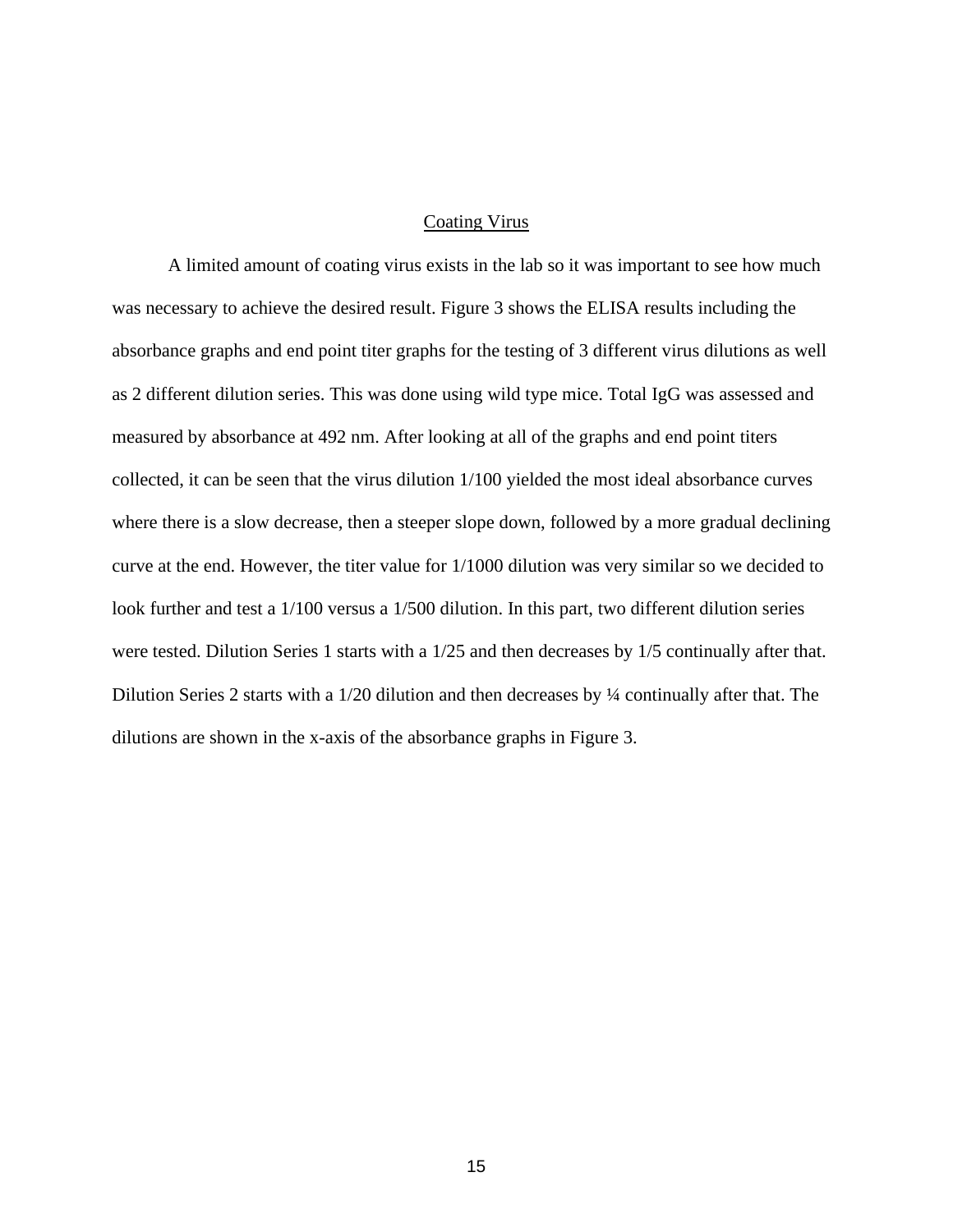**Dilution Series 1 Virus Dilution 1/100**

**Dilution Series 2 Virus Dilution 1/100**





**Dilution Series 1 Virus Dilution 1/1000**

**Dilution Series 2 Virus Dilution 1/1000**





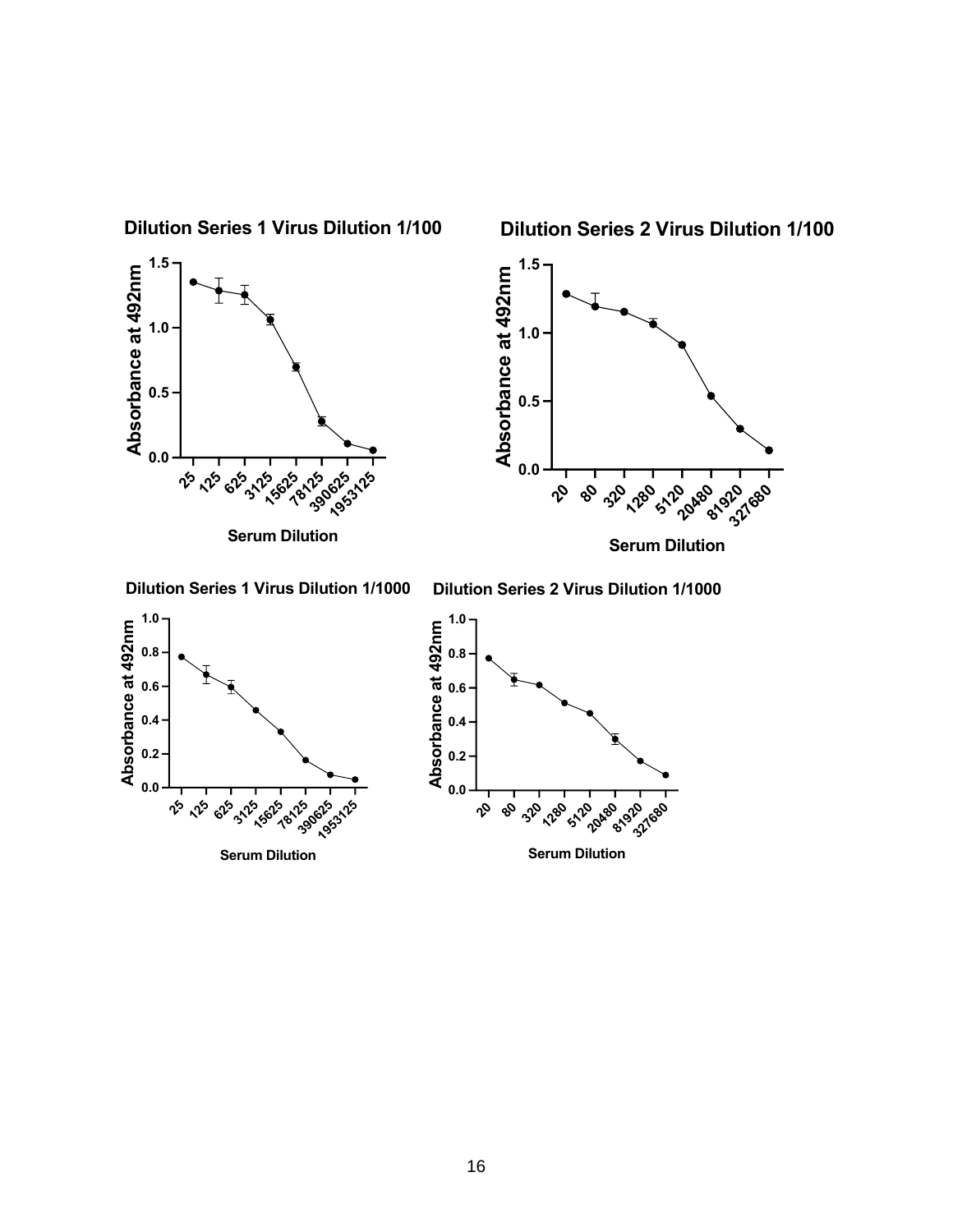

**Dilution Series 1 Virus Dilution 1/10000 Dilution Series 2 Virus Dilution 1/10000**

**Figure 3:** Absorbance and titer graphs for total IgG for various virus and serum sample dilutions are shown. Two mice were used in each group.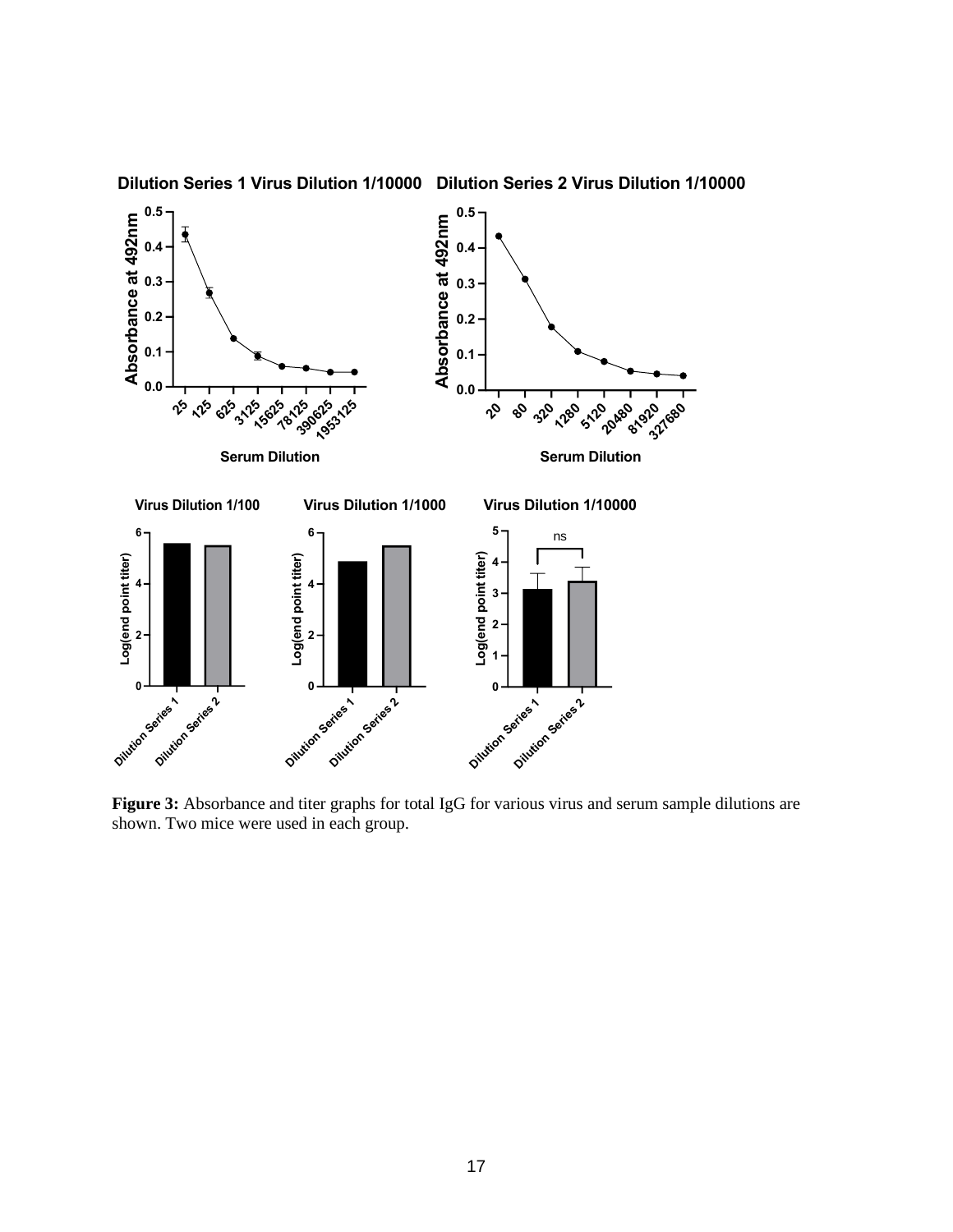

**Dilution Series 1 Virus Dilution 1/100**

 $\sqrt[6]{2}$ **125 625 3125 15625 78125 390625 1953125 0.0 0.5 Absorbance at 492nm**

**Serum Dilution**

WT IL21r-/-

> WT IL21r-/-



**Dilution Series 1 Virus Dilution 1/500**











### **Dilution Series 1 Virus Dilution 1/500**



WT IL21r-/-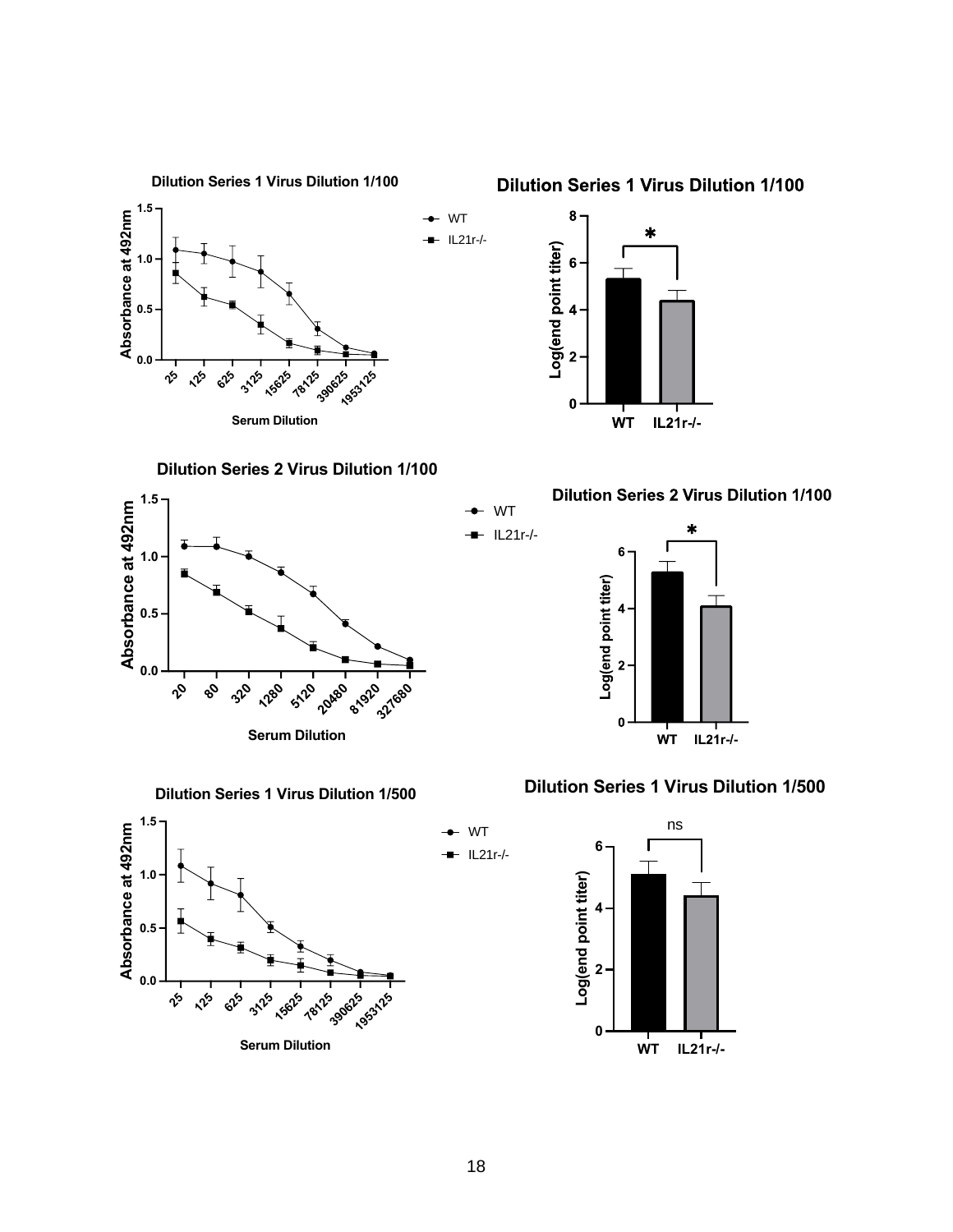

**Figure 4:** Absorbance and titer graphs for total IgG for both WT and IL21r-/- mice using two serum dilution series as well as two virus dilutions are shown. Three mice were used for each group.

In this experiment, different virus dilutions and different dilution series were tested, and the same parameters were also tested using IL21R-/- mice in order to compare and see the differences. Once again, the total IgG was assessed using the absorbance at 492 nm. Through looking at the absorbance graphs in Figure 4, it can be seen that the  $1/100$  virus dilution still resulted in the most ideal ELISA curve. Also the graphs show that the 1/100 virus dilution with the dilution series starting with a 1/25 antibody dilution was resulted in the most ideal but we decided to look further into other potential dilution series which can be seen in Figure 5, in order to ensure the most ideal and efficient dilution series was being used for further experiments. Also in Figure 4, it can be seen that the IL21R-/- mice showed significantly lower serum IgG when compared to the wild type mice. This corroborates other research that emphasizes IL21's importance in the antibody response [5].

#### Serum Dilution Series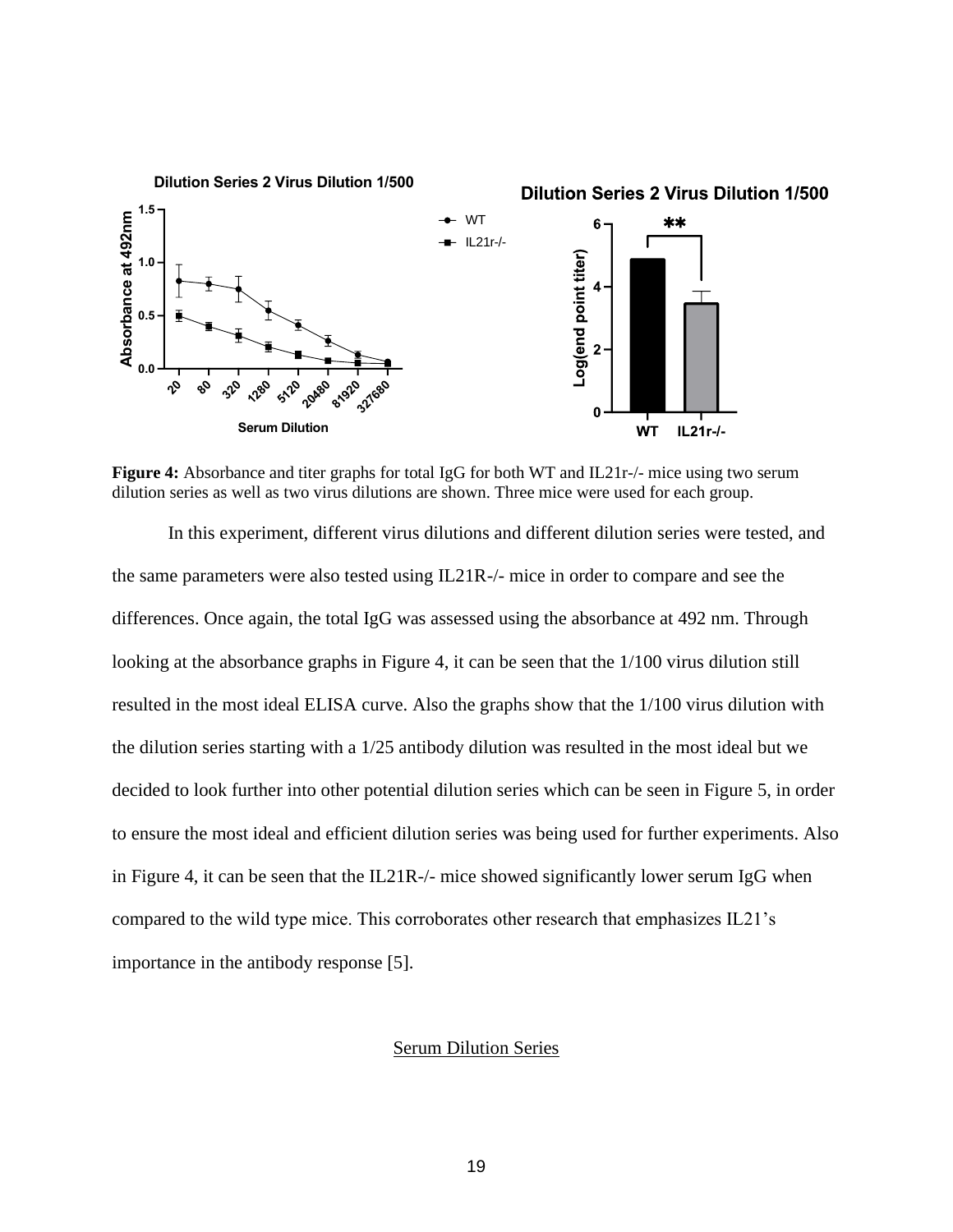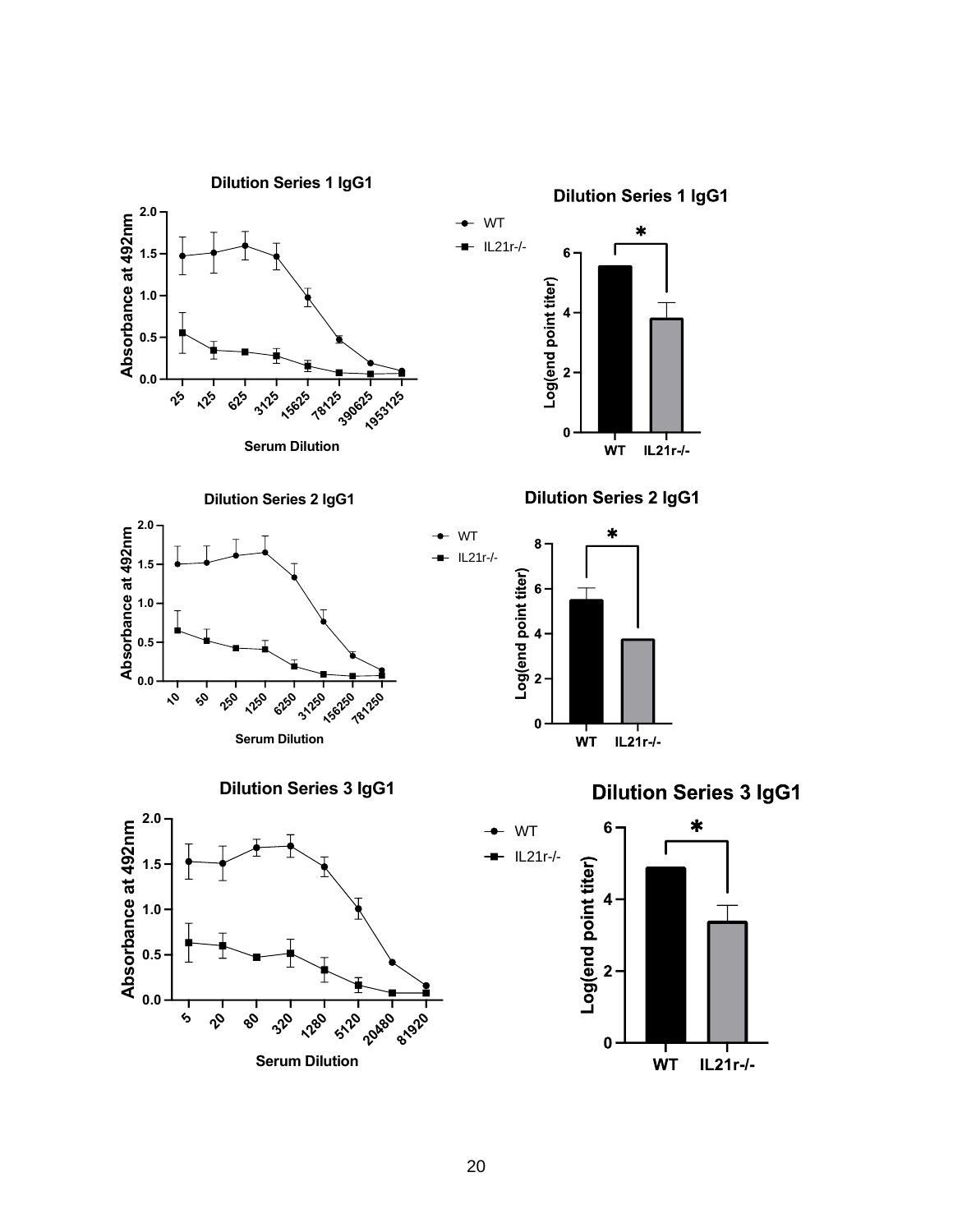

**Figure 5:** Absorbance and titer graphs for IgG1 in both WT and IL21r-/- mice for three dilution series are shown. Two mice were used in each group.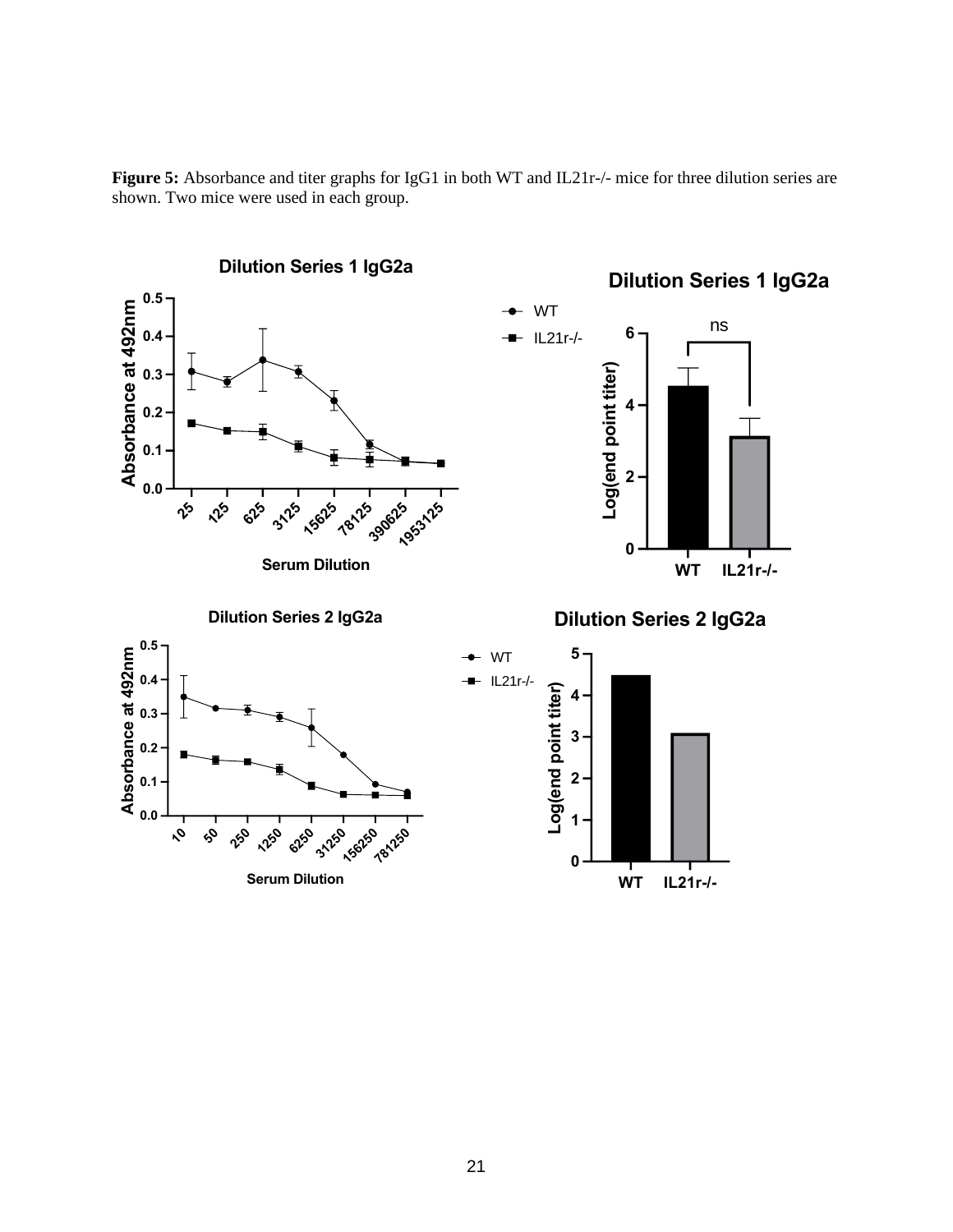

**Figure 6:** Absorbance and titer graphs for IgG2a in both WT and IL21r-/- mice using three dilution series are shown. Two mice were used for each group.

In figures 5 and 6, different dilution series were tested. Dilution Series 1 was again starting with 1/25 and then decreasing by 1/5. Dilution Series 2 in this experiment was starting with  $1/10$  and decreasing by ¼. Finally, Dilution Series 3 started with  $1/5$  and then decreased by ¼ continually. As shown in Figures 5 and 6, 2 additional dilution series were tested and compared with the series that fared best in the past tests, which was Dilution Series 1. Additionally, in this experiment the two IgG subtypes IgG1 and IgG2a were examined. This was in order to see how the dilution series did when looking at the different subtypes that may be present in much smaller quantities. The graphs showed that still, Dilution Series 1 produced an effective graph and there is no reason to use the dilution that uses a greater amount of serum because we do not want to use excess sample if it is not needed because the serum samples are limited and valuable resources. This experiment also showed a repeated result of decreased IgG production in the IL21r-/- mice. Since Figure 4 showed an overall decreased total IgG concentration in the IL21r-/-, it makes sense that both subtypes IgG1 and IgG2a are decreased in the IL21r-/- when compared to the wild type mice. This shows that IL21r-/- is beneficial to the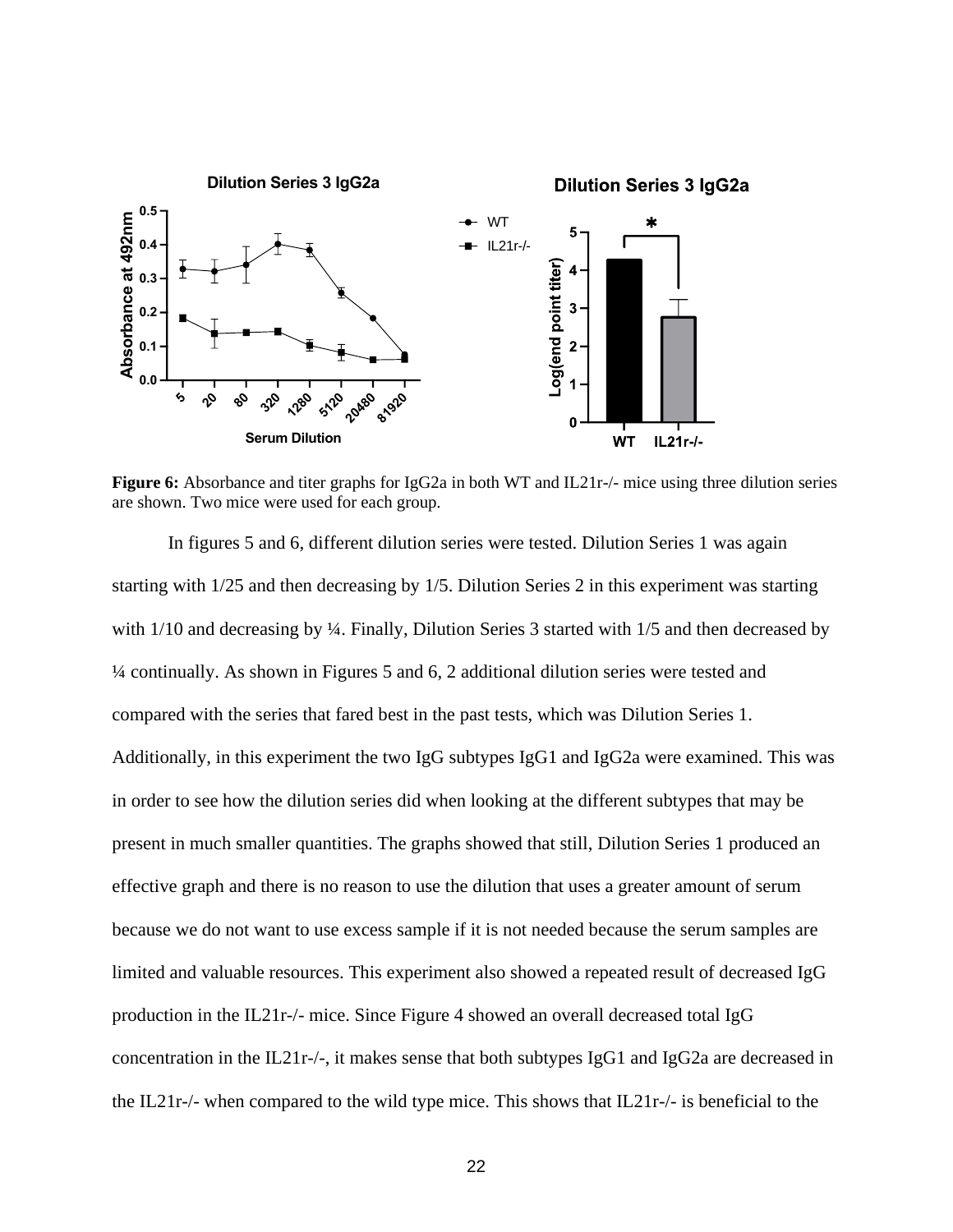production of both IgG1 and IgG2a since significantly lower concentrations of both are found in the IL21r-/- mice.

### IgG2c and IgG2a



**Figure 7:** Absorbance and titer graphs for total IgG in both WT and double knockout mice are shown. Six mice were used in each group.

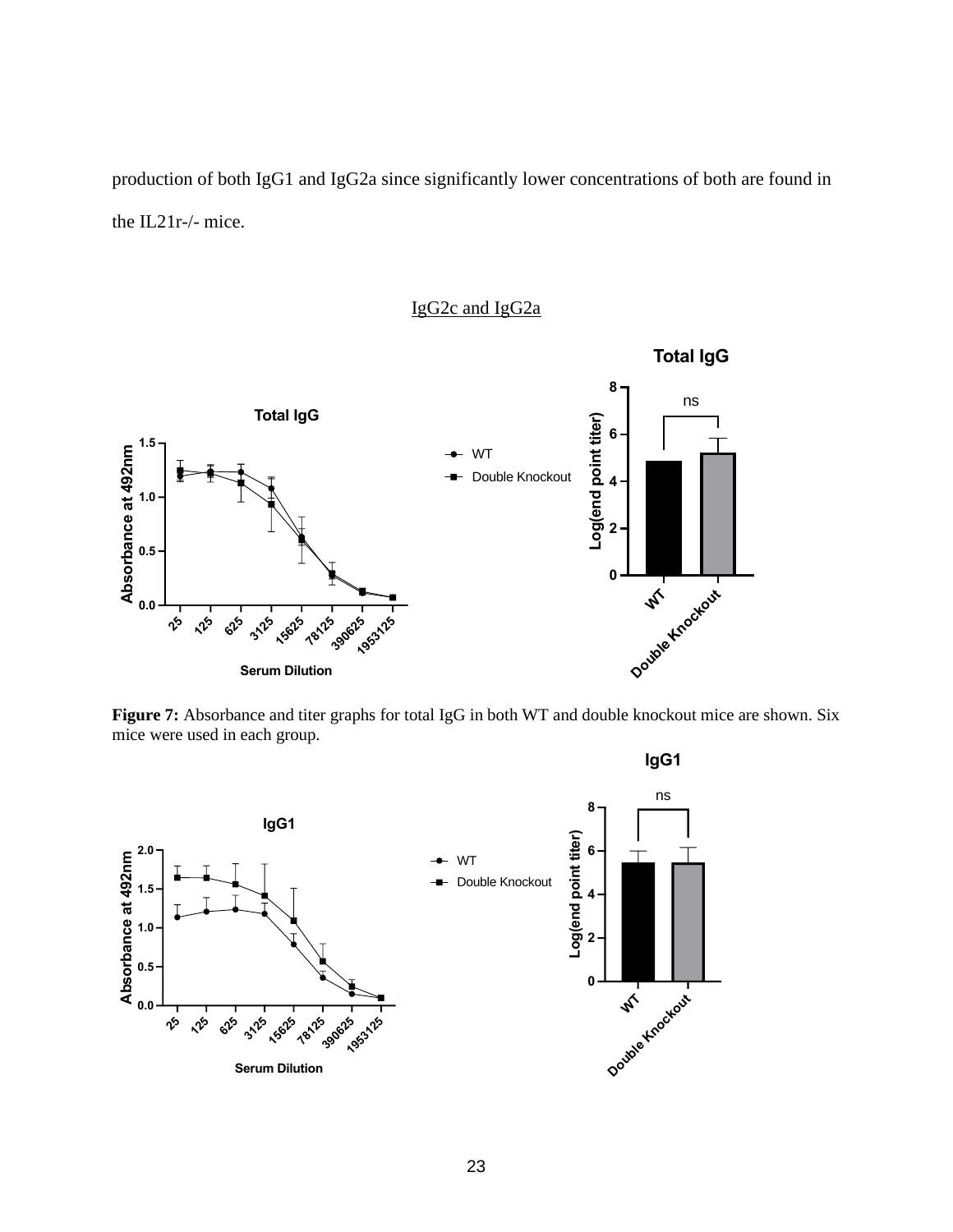

**Figure 8:** Absorbance and titer graphs for IgG1 in both WT and double knockout mice are shown. Six mice were used in each group.

**Figure 9:** Absorbance and titer graphs for IgG2a for both WT and double knockout mice are shown. Six mice were used for each group.

After looking at the different subtypes of IgG, we began to think about IgG2a and IgG2c. Previous work looked at IgG2a and there would be cross reactivity between IgG2a and IgG2c but in theory, due to the strain of mouse used in our lab, IgG2c would be more specific. We wanted to see how the results came out considering IgG2c is actually the ideal subtype for the strain of mice used in our lab, but this isotype had not been used before. We decided to try this in the context of double knockout mice that have both Tbet and Eomes knocked out to try the IgG2c. Previously, our lab has published the results of the difference between antibody levels in Tbet knockouts and wild type when looking at IgG2a [31]. This way we could look at the results of the IgG2c in a context that can be compared with previously published results in our lab. This also allows potential conclusions to be drawn regarding Eomes and its role in the antibody response. Figure 7 shows that the total IgG levels in the wild type and DKO mice were nearly the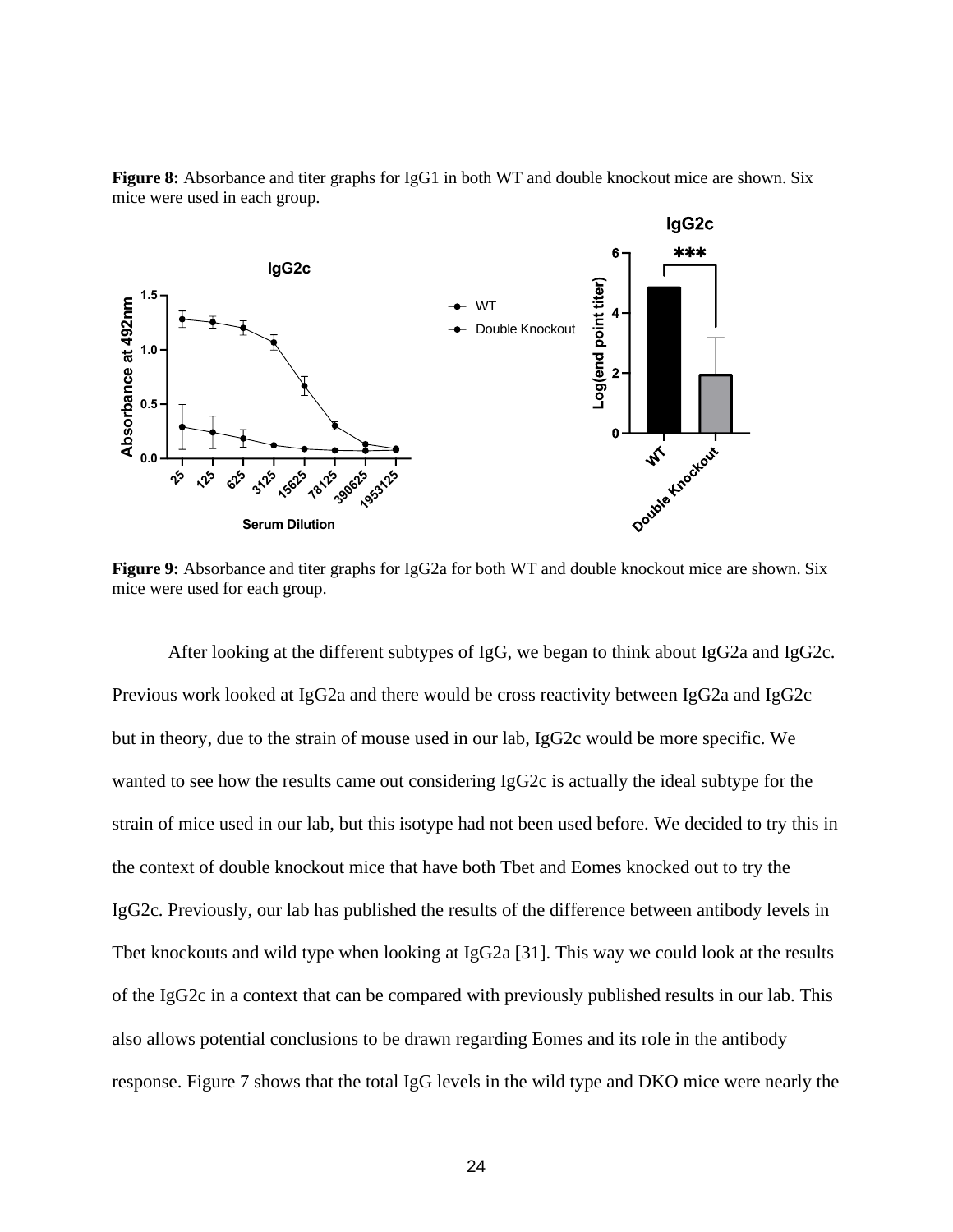same. Upon first look, this may give the impression that the antibody production in these two strains is very similar. However, when looking at the subtypes of IgG1and IgG2c, there are significant differences when it comes to IgG2c. The DKO IgG2c concentration is far lower than that of the wild type. This indicates that the DKO mice compensate for the lack of IgG2c production with other IgG production, so the overall IgG levels remain about equivalent to the wild type.

Another thing to note is that the graph for IgG1 actually showed higher absorbance values than that of the total IgG. This is problematic and shows potential error because of course the IgG1 should just be a portion of the total IgG. One potential cause of this error would be a failure to acid stop at the proper time. This would lead to an increased background signal for the IgG1 and this could lead to falsely inflated values.



#### Other Isotypes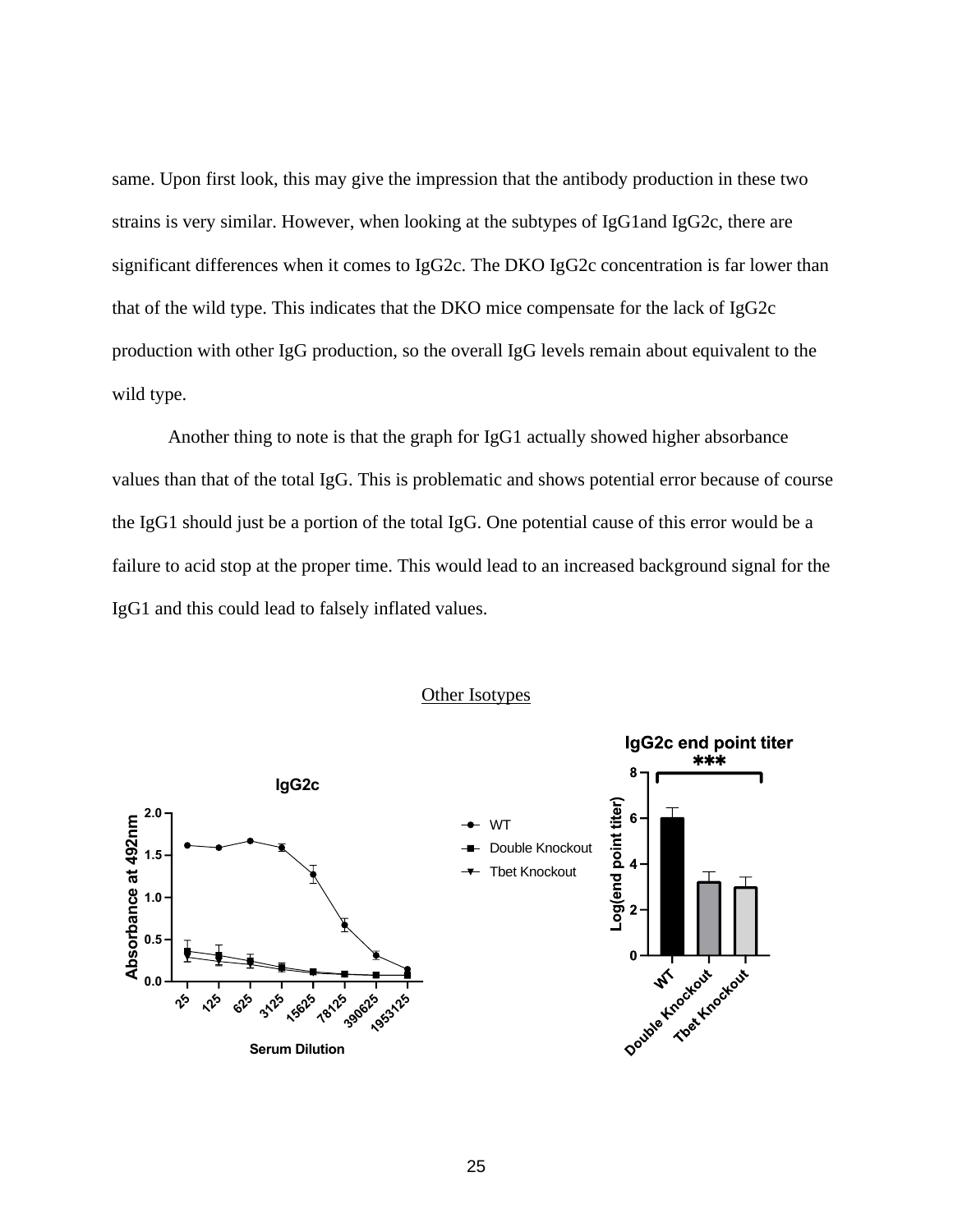



**Figure 11:** Absorbance and titer graphs for IgG3 for WT, double knockout, as well as Tbet knockout mice are shown. Three mice were used in each group.



**Figure 12:** Absorbance and titer graphs for IgE for WT, double knockout, as well as Tbet knockout mice are shown. Three mice were used in each group.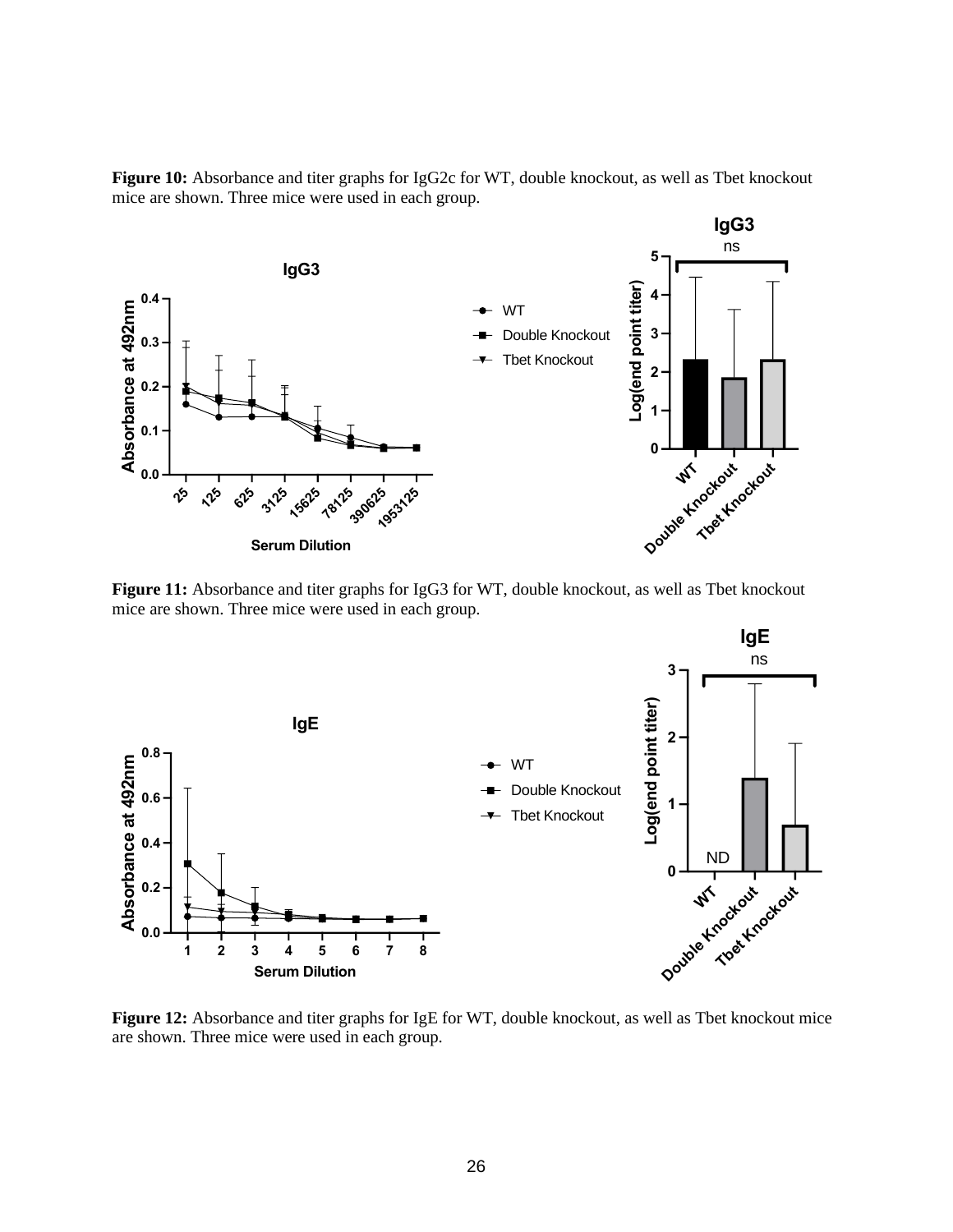Lastly, we decided to look at a few other isotypes that our lab has not looked at before in this context. We tested the presence of IgG2c once again as shown in Figure 10. Then we looked at IgG3 as shown in Figure 11. We also looked at IgE as shown in Figure 12. We compared the levels of these in several different knockout mice and compared them with wild type mice. We looked at T-bet knockouts and double T-bet and Eomes knockouts. The IgE levels were found to be nearly zero. The IgG3 levels were also extremely low, indicating that this is likely not a place where more IgG3 that is contributing to the overall total IgG is hiding.

For these isotypes, the values were very small due to the lack of a large presence in the serum. These very small values expose the issues with the ELISA. For some of these, it is clear to see that the dilution series used was too broad and missed the end point titer. This is likely due to the fact that the optimization for the dilution series was done using total IgG, IgG1 and IgG2a, which were all present in much higher concentrations than IgG3 and IgE. Potential future work could try to develop an ideal dilution series for IgG3 and IgE in order to study these isotypes more effectively.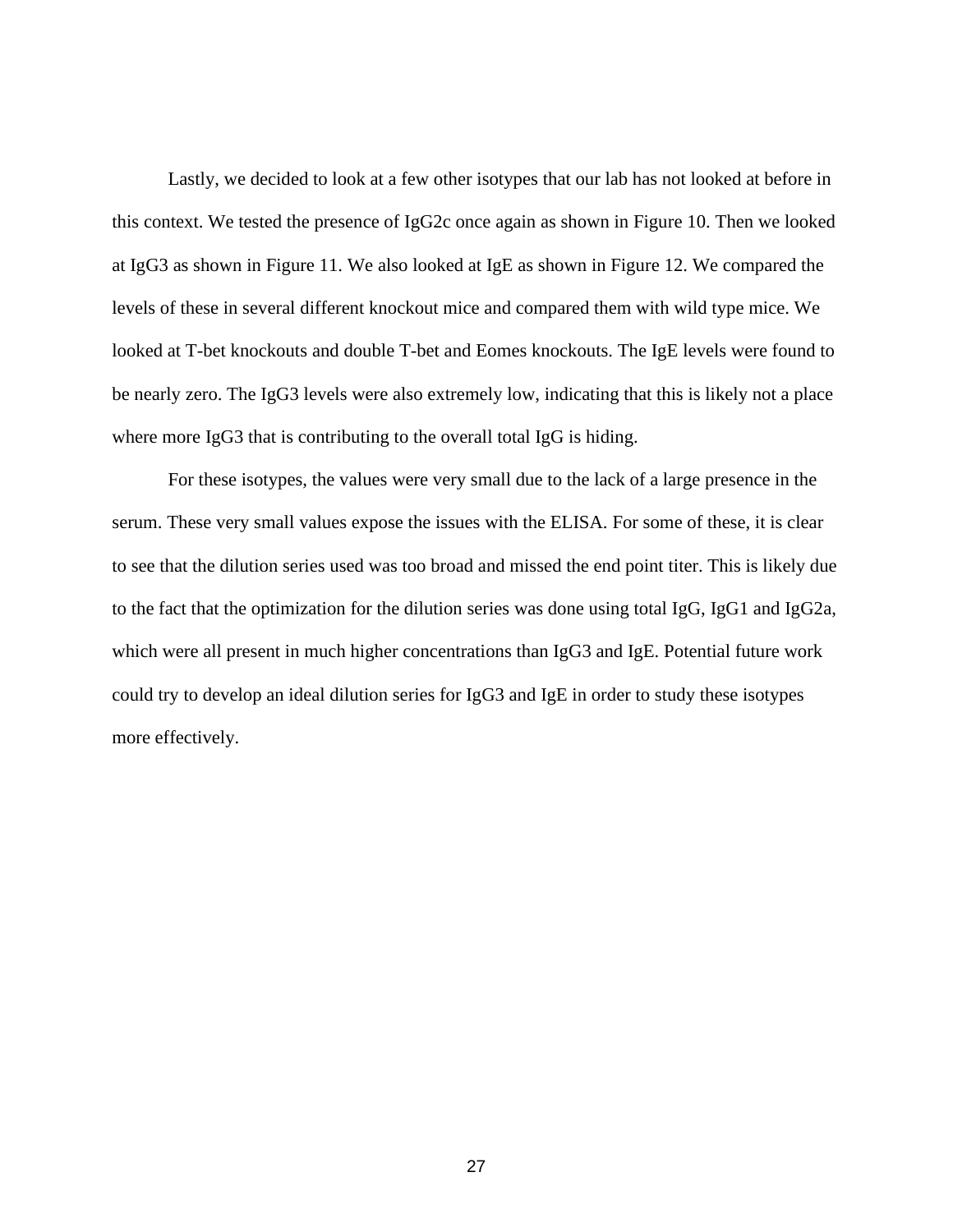### **DISCUSSION**

The ELISA is a widely used and effective way to look at antibody or other protein present in samples. The test has many aspects that can be varied and these things are important to nail down in order to minimize error and yield the most accurate and representative results. ELISA optimization was needed in our lab and had not been done in depth. Optimization can help to create ELISA results that are helpful in the future. In the future, our lab can look at the results achieved through this project in order to help decide on parameters such as virus dilution and sample dilution series. In terms of the virus dilution to coat the ELISA plates, originally 1/100, 1/1000 and 1/10000 dilutions were tested. From those results, shown in Figure 3, the 1/100 dilution resulted in the most ideal absorbance graph, which indicated that the 1/1000 and 1/10000 might not have been enough virus to fully and completely coat the plates. From there, 1/100 dilution was tested along with a 1/500 dilution to see if that would be better. The results of this are shown in Figure 4. Again, the 1/100 dilution showed the ideal absorbance graph. From this it can be concluded that compared with the other dilutions tested, a 1/100 virus dilution to coat the plates may result in the most accurate results. Future testing could be done looking at other dilutions in between 1/100 and 1/500. This could even more narrowly pinpoint an effective virus dilution that is as low as possible in order to conserve the limited coating virus. Next, several sample dilution series were tested. The results seen in Figure 5 show how the absorbance graphs and end point titers compared among the various sample dilution series. Comparing these two, Dilution Series 1 produced the most ideal results which indicated that this series was better able to capture the concentration of antibody in the serum. After this, a few more dilution series were examined to see if those were even better or if not. When looking at these, Dilution Series 1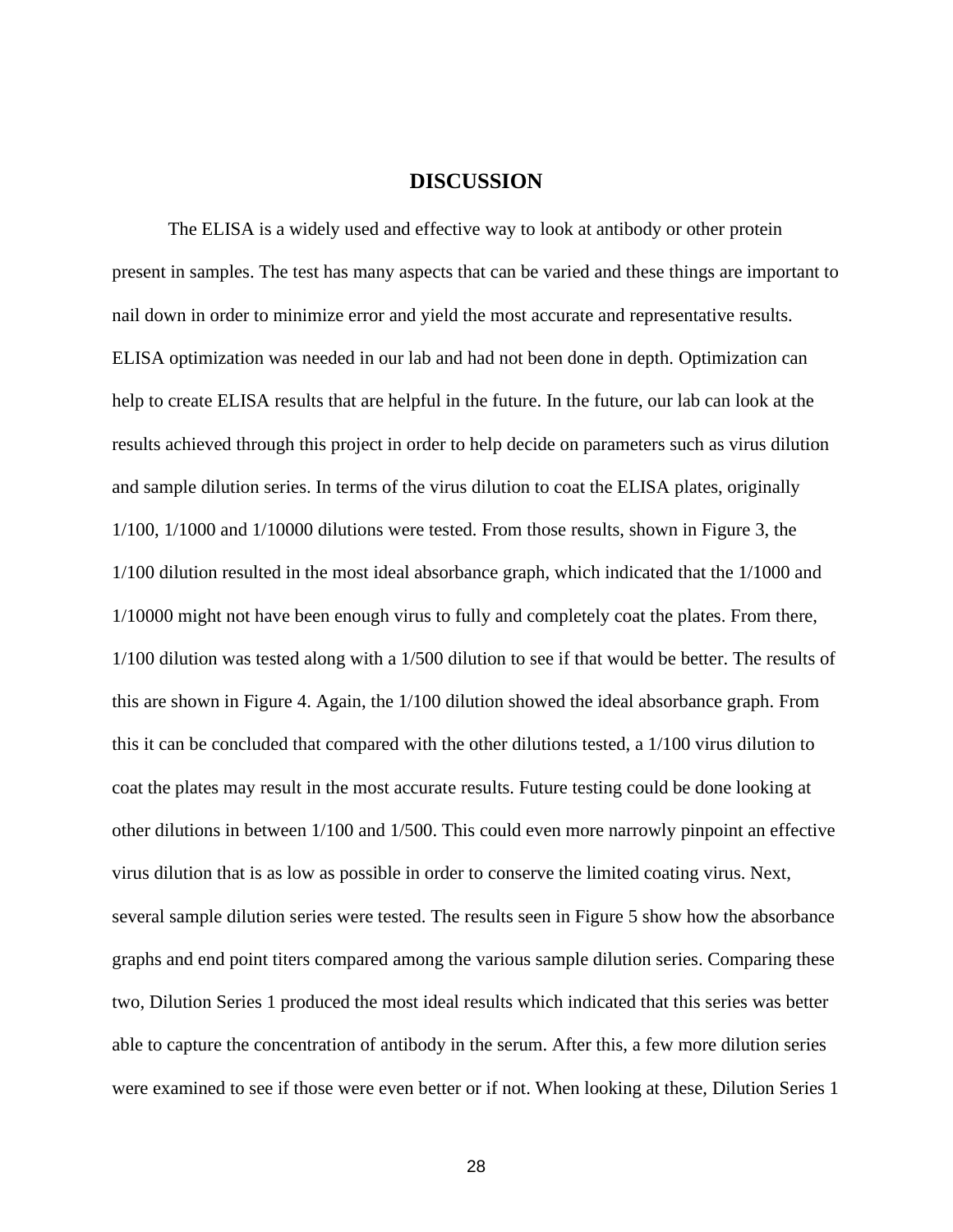still produced the best results while still using the least amount of sample possible. Determining this optimal sample dilution series as well as determining the optimal coating virus dilution helps ELISA test results in our lab to be more accurate and not waste resources. Future work to further optimize the test could also potentially test different amounts of washing between steps, different concentrations of antibody, as well as different incubation times.

This experiment also showed a repeated result of decreased IgG production in the IL21r- /- mice. Since Figure 4 showed an overall decreased total IgG concentration in the IL21r-/-, it makes sense that both subtypes IgG1 and IgG2a are decreased in the IL21r-/- when compared to the wild type mice. This shows that IL21r-/- is beneficial to the production of both IgG1 and IgG2a since significantly lower concentrations of both are found in the IL21r-/- mice.

The results shown in Figure 4 showed a decrease in total IgG in IL21r-/- knockout mice which is consistent with previous research indicating IL21's importance in the antibody response [5]. In the literature, there has been some conflicting reports of IL21 antibody response so it was helpful in the grand scheme of the field to repeat this in different circumstances and see the results [30]. Figures 5 and 6 show the results of the IL21r-/- mice' IgG1 and IgG2a compared with that of the wild type mice. The IL21r-/- showed decreased concentrations of both IgG1 and IgG2a. This makes sense because the overall total IgG was lower but it also shows us that it is not just one of the IgG subtypes that is impacted and in turn both IgG1 and IgG2a are decreased in these knockout mice. This is important because gathering information about the components that are needed for the development of antibody, especially T-cell related long lived antibody, is crucial to the development of treatments, vaccines and other things that could potentially help to increase antibody response when needed. In terms of vaccine development in particular,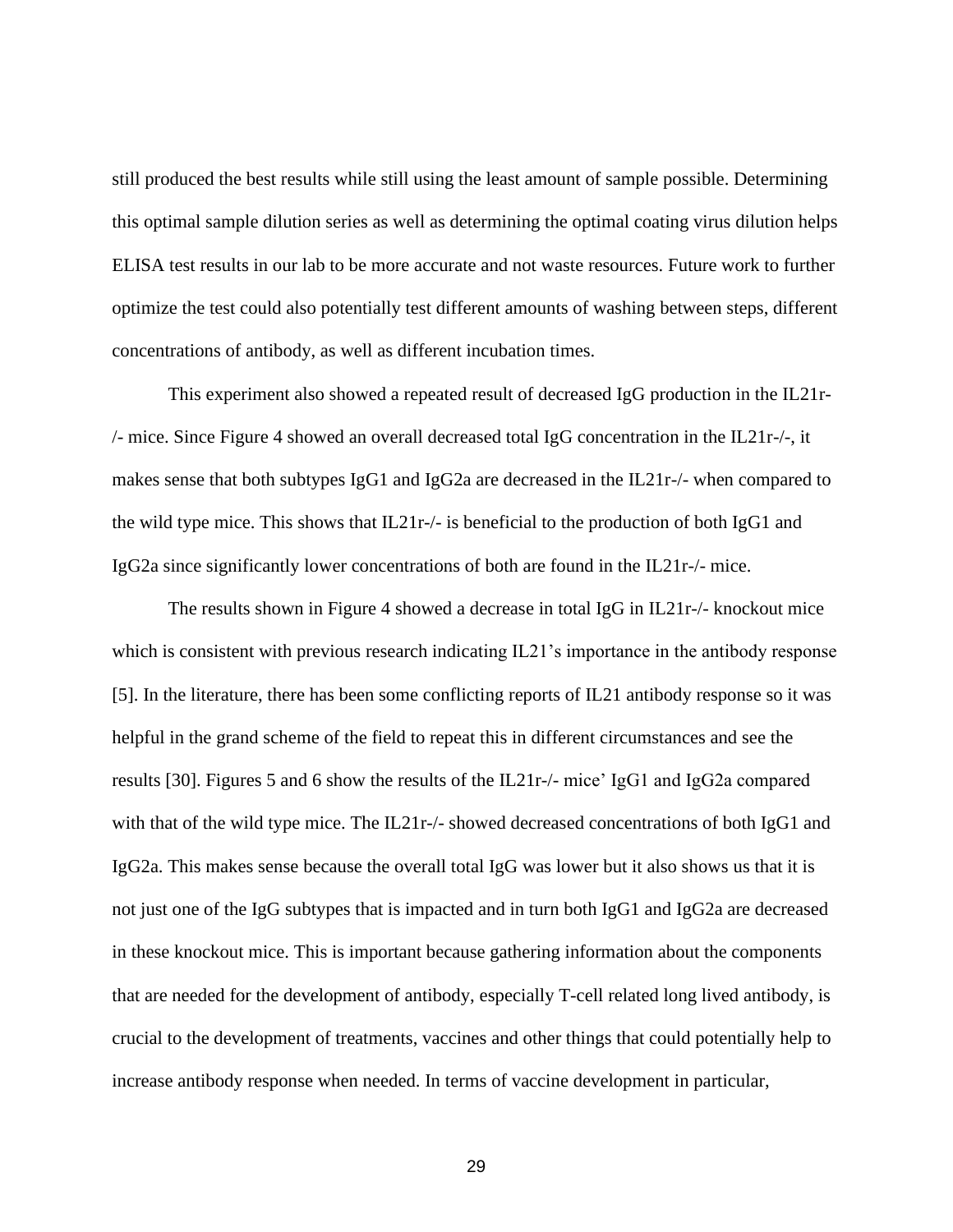including IL21 could be essential to helping the body produce long lived antibody against influenza, or other viruses.

Additionally, some experiments were done looking at T-bet and Eomes double knockout mice and comparing with wildtype. T-bet and eomesodermin (Eomes) are related transcription factors that coordinate many immune responses [28]. These two work cooperatively to govern cellular immunity by inducing the effector genes of T cells and NK cells [28]. Our lab has previously published data looking at the IgG2a production in Tbet knockout mice and after looking into the IgG2a isotype, we decided it would be valuable to test the IgG2c isotype in the same context. IgG2a is the TH1 associated isotype, but in the strain of mice used in our lab, it is actually IgG2c. While these two are likely to yield very similar results, we thought it could be useful to look at IgG2c production in these Tbet knockout mice as well as double knockouts in order to see a potential role for Eomes in antibody production and in order to further optimize the ELISA results. Figure 7 displays the results comparing the total IgG levels in wild type and DKO mice. This is to give a basis from which to compare the levels of the subtypes. The total IgG in both the wild type and DKO mice were nearly the same, showing that despite the lack T-bet and Eomes, IgG production does not decrease significantly. However, Figure 9 shows the difference in IgG2c production when comparing the DKO with the wild type mice. Now that IgG2c has shown to work well in this context in our lab and along with the knowledge that it is the preferred isotype to use when working with this B6 mouse strain, future work analyzing the IgG subtypes could use the IgG2c subtype instead of IgG2a. This is helpful in further optimizing this test.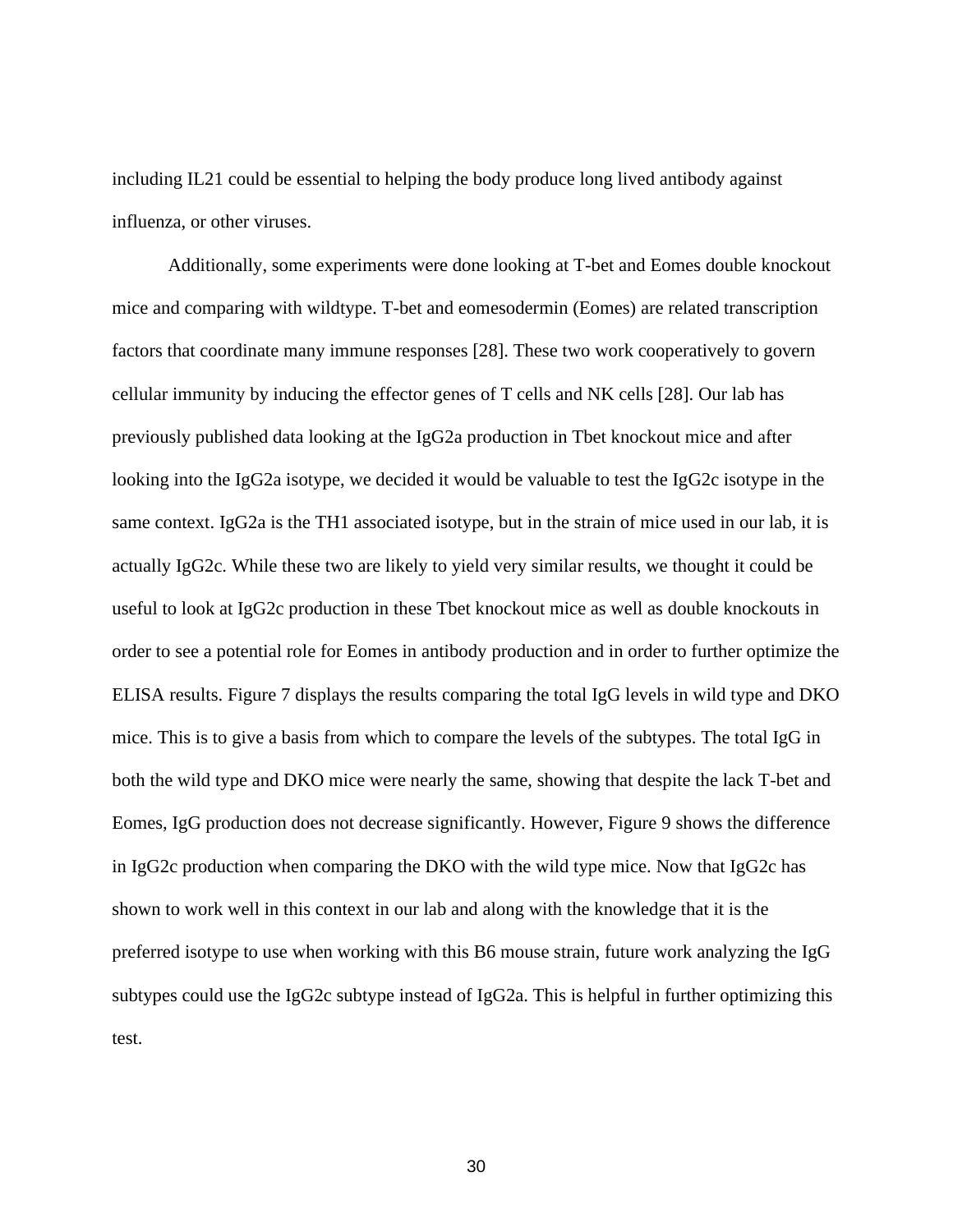Lastly, the isotypes IgG3 as well as IgE were analyzed to see how much of these were present in the serum of the DKO and T-bet KO when compared to wild type. Figures 11 and 12 show that these two were present in extremely low levels. It was interesting to know that these likely do not play a large role in the processes being examined in this experiment.

In this project, there are many different potential sources of error. This could be exhibited in absorbance graphs that do not show a normal ELISA curve or in end point titers that have high error. One source of error would be that due to the time constraints, antibody was allowed to incubate for varying times for different experiments. This introduces another variable of time that should ideally be kept as consistent as possible. Theoretically, increased time could lead to more bound antibody. However, this likely did not serve as a large source of error because the plates were allowed to incubate for at least 3 days which is ample time for all the antibody to bind. Another potential error comes from washing. Not washing enough could lead to high background signal due to the unbound antibody. An additional source of error would be the variable time of letting the substrate enzyme reaction to proceed before acid stopping. Knowing when to acid stop is a balance between allowing enough signal to develop without allowing background signal to develop.

In the future, there are several things that could be looked at in order to further the information found through this project. The ELISA gives you the total amount of antibody recognizing a particular antigen. However, in reality, different antibodies can be more or less protective and have different affinities. A microneutralization assay may be more accurate. This could be very helpful in looking at IL21 because the level of protectiveness may be quite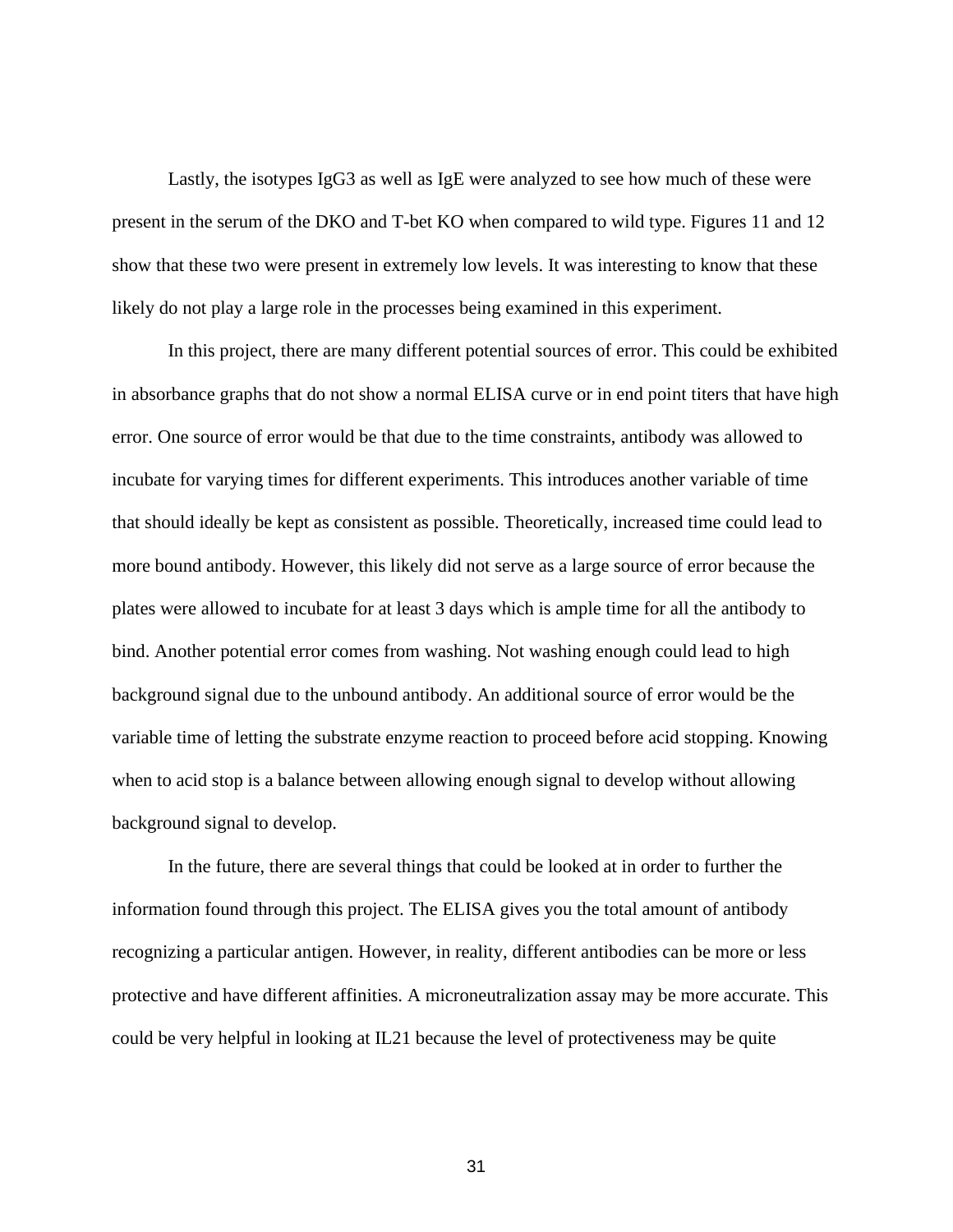significant along with the amount of antibody. A future study using the microneutralization assay could be a great way to further explore IL21.

Other future work related to IL21 could potentially look at the level and effectiveness of Tfh in IL21r-/-. Additionally, looking at the risk of reinfection for WT versus IL21r-/- mice could also be interesting because perhaps the decrease in the antibody response could lead to a higher rate of reinfection.

Overall, the findings of this experiment have implications in growing our knowledge about antibody response in IAV. Knowing the IL21 importance and how the IgG subtypes are involved is important in the development of . This factor has the potential to be manipulated in order to help create the most protective response in the body against IAV. This can even be generalized to other disease processes other than IAV and IL21 may offer help in creating protective antibody responses in other diseases as well.

Looking at the broader applications of antibody responses and isotype classes, it is interesting to consider COVID-19. Severe COVID-19 has been shown to elicit high levels of IgG3 and IgG1 [27]. This is interesting because this contrasts to the data from Figure 11 that shows a very low level of IgG3 in the flu infection. One of the reasons to better study these specific pathways and antibody isotypes involved in influenza is to understand the virus process better and to be better prepared for a pandemic situation like we have experienced with COVID-19.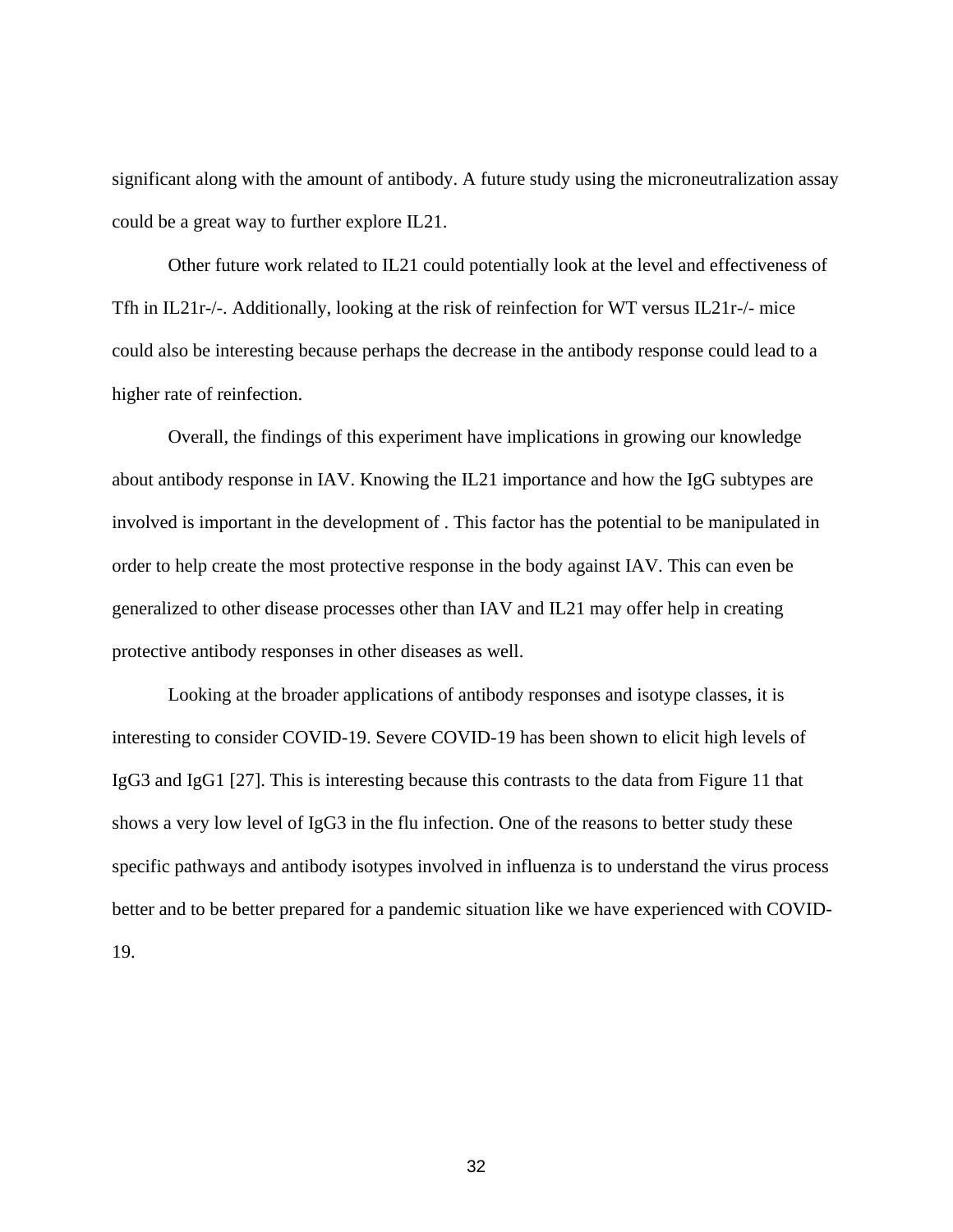### **REFERENCES**

- 1. Matsuoka, Yumiko, et al. "The Mouse Model for Influenza." *Current Protocols in Microbiology*, 2009, doi:10.1002/9780471729259.mc15g03s13.
- 2. Eto, Danelle, et al. "IL-21 and IL-6 Are Critical for Different Aspects of B Cell Immunity and Redundantly Induce Optimal Follicular Helper CD4 T Cell (Tfh) Differentiation." *PLOS One*, 14 Mar. 2011, doi: 10.1371/journal.pone.0017739.
- 3. Hornbeck, P. "Enzyme-linked immunosorbent assays." *Current Protocols in Immunology*, 2015. 110:2.1-1.2.1.23. doi: 10.1002/0471142735.im0201s110.
- 4. Khattar, Mithun, et al. "Interleukin-21 Is a Critical Regulator of CD4 and CD8 T Cell Survival during Priming under Interleukin-2 Deprivation Conditions." *PLOS One*, 9 Jan. 2014, doi: 10.1371/journal.pone.0085882.
- 5. Dienz, Oliver, et al. "The Induction of Antibody Production by IL-6 Is Indirectly Mediated by IL-21 Produced by CD4+T Cells." *The Journal of Experimental Medicine*, vol. 206, no. 1, 2009, pp. 69–78., doi:10.1084/jem.20081571.
- 6. Webster, Robert G., and Elena A. Govorkova. "Continuing Challenges in Influenza." *Annals of the New York Academy of Sciences*, vol. 1323, no. 1, 2014, pp. 115–139., doi:10.1111/nyas.12462.
- 7. Liu, Mi, et al. "Antigenic Patterns and Evolution of the Human Influenza A (H1N1) Virus." *Scientific Reports*, vol. 5, no. 1, 2015, doi:10.1038/srep14171.
- 8. Flannery, Brendan, et al. "Interim Estimates of 2017–18 Seasonal Influenza Vaccine Effectiveness - United States, February 2018." *Centers for Disease Control and Prevention*, Centers for Disease Control and Prevention, 15 Feb. 2018.
- 9. Koutsakos, Marios, et al. "With a Little Help from T Follicular Helper Friends: Humoral Immunity to Influenza Vaccination." *The Journal of Immunology*, vol. 202, no. 2, 2019, pp. 360–367., doi:10.4049/jimmunol.1800986.
- 10. Sridhar, Saranya, et al. "Longevity and Determinants of Protective Humoral Immunity after Pandemic Influenza Infection." *American Journal of Respiratory and Critical Care Medicine*, vol. 191, no. 3, 2015, pp. 325–332., doi:10.1164/rccm.201410-1798oc.
- 11. Chen, Xiaoyong. "Host Immune Response to Influenza A Virus Infection." *Frontiers in Immunology*, vol. 9, no. 320, 2018, doi:10.3389/fimmu.2018.00320.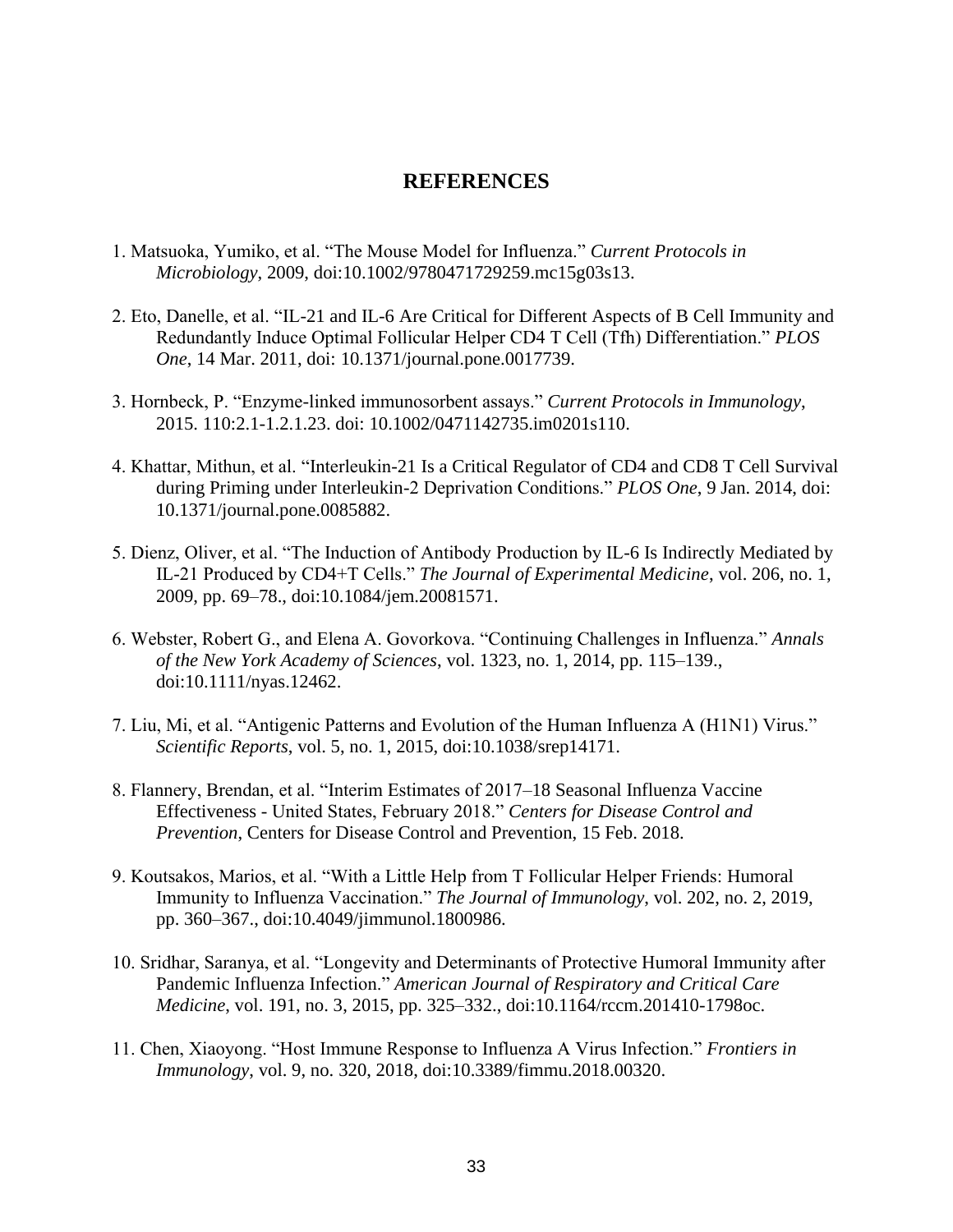- 12. Schroeder, H.w., and N.s. Greenspan. "Structure and Function of Immunoglobulins." *Reference Module in Biomedical Sciences*, 2014, doi:10.1016/b978-0-12-801238-3.00112- 4.
- 13. Molinari, Noelle-Angelique M., et al. "The Annual Impact of Seasonal Influenza in the US: Measuring Disease Burden and Costs." *Vaccine*, vol. 25, no. 27, 2007, pp. 5086–5096., doi:10.1016/j.vaccine.2007.03.046.
- 14. Mohn, Kristin G.-I., et al. "Immune Responses after Live Attenuated Influenza Vaccination." *Human Vaccines & Immunotherapeutics*, vol. 14, no. 3, 2018, pp. 571–578., doi:10.1080/21645515.2017.1377376.
- 15. Diehl, S. "STAT3-Mediated up-Regulation of BLIMP1 Is Coordinated with BCL6 down-Regulation to Control Human Plasma Cell Differentiation." *Journal of Immunology*, 2008, pp. 4805–4815.
- 16. Huber, V. C., et al. "Distinct Contributions of Vaccine-Induced Immunoglobulin G1 (IgG1) and IgG2a Antibodies to Protective Immunity against Influenza." *Clinical and Vaccine Immunology*, vol. 13, no. 9, 2006, pp. 981–990., doi:10.1128/cvi.00156-06.
- 17. Grebe, Kristie M., et al. "Heterosubtypic Immunity to Influenza A Virus: Where Do We Stand?" *Microbes and Infection*, vol. 10, no. 9, 2008, pp. 1024–1029., doi:10.1016/j.micinf.2008.07.002.
- 18. Straight, Timothy M, et al. "Antibody Contributes to Heterosubtypic Protection against Influenza A-Induced Tachypnea in Cotton Rats." *Virology Journal*, vol. 5, no. 1, 2008, p. 44., doi:10.1186/1743-422x-5-44.
- 19. Laidlaw, Brian J., et al. "Cooperativity Between CD8+ T Cells, Non-Neutralizing Antibodies, and Alveolar Macrophages Is Important for Heterosubtypic Influenza Virus Immunity." *PLoS Pathogens*, vol. 9, no. 3, 2013, doi:10.1371/journal.ppat.1003207.
- 20. Linterman, Michelle A., and Carola G. Vinuesa. "T Follicular Helper Cells During Immunity and Tolerance." *Progress in Molecular Biology and Translational Science Development of T Cell Immunity*, 2010, pp. 207–248., doi:10.1016/s1877-1173(10)92009-7.
- 21. "Helper T Cells and Lymphocyte Activation." *Molecular Biology of the Cell, 4th Edition: a Problems Approach*, by John H. Wilson and Tim Hunt, Garland Science, 2002.
- 22. Kim, Hyunsuh, et al. "Influenza Virus: Dealing with a Drifting and Shifting Pathogen." *Viral Immunology*, vol. 31, no. 2, 2018, pp. 174–183., doi:10.1089/vim.2017.0141.
- 23. Burton, D. Antibodies, viruses and vaccines. Nat Rev Immunol 2, 706–713 (2002). <https://doi.org/10.1038/nri891>